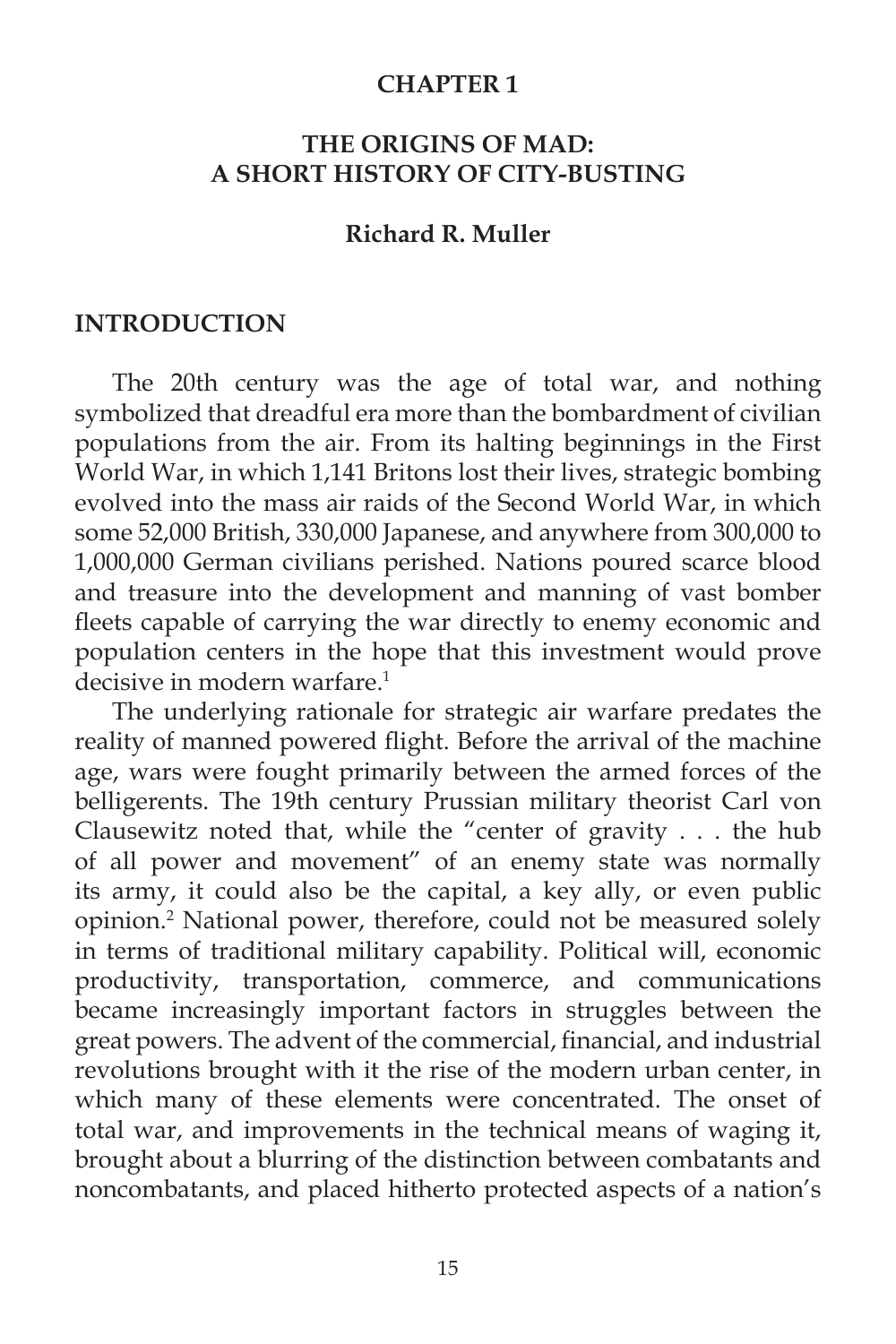civil and economic life in the firing line. Steam-powered warships and submarines made a sustained blockade of an enemy nation practicable. Its victims would be the entire population, not just the enemy's military force. The development of the long-range bomber meant that the vitals of an enemy nation would come under direct attack in a manner even the most sanguine 19th century statesmen and soldiers could scarcely have imagined. In the process, war against civilians returned to a level not seen since the Thirty Years' War.

 This chapter will examine the evolution of the concept of aerial attacks against cities―the intellectual underpinnings of Mutual Assured Destruction (MAD). It will trace in broad outline the evolution of the theory and practice of attacking cities from the air. While a complete history of the development of air power is outside the scope of this project, this historical survey will examine the major "milestones" on the road to MAD. Included will be an examination of technology, theory, and changing military and civilian beliefs in the efficacy of targeting economic and population centers.

 "Strategic bombing" is a much-used term, but in its 20th century context it generally refers to air attacks on the vital centers of an enemy state―its industries, ports, transportation networks, and other key targets often far removed from the fighting fronts. The central idea―and much of the allure―stemmed from air power's putative ability to bypass the enemy's military forces and strike directly at the sources of national power. Obviously, this new method of waging war would have a profound effect upon the civilian population. In some cases, even heavy civilian casualties were the indirect and largely unintended result of attacks on installations―or collections of targets―located in metropolitan areas. Yet there also have been direct attacks on civilians to shatter their morale, to remove skilled labor from the work force, and to compel their leaders to capitulate. These have been carried out as part of a deliberate policy. In practice, motive and effect have been very difficult to disentangle.

### **THE FIRST WORLD WAR, 1914-18**

 Any examination of the development of aerial warfare against cities must begin with the First World War. That conflict set the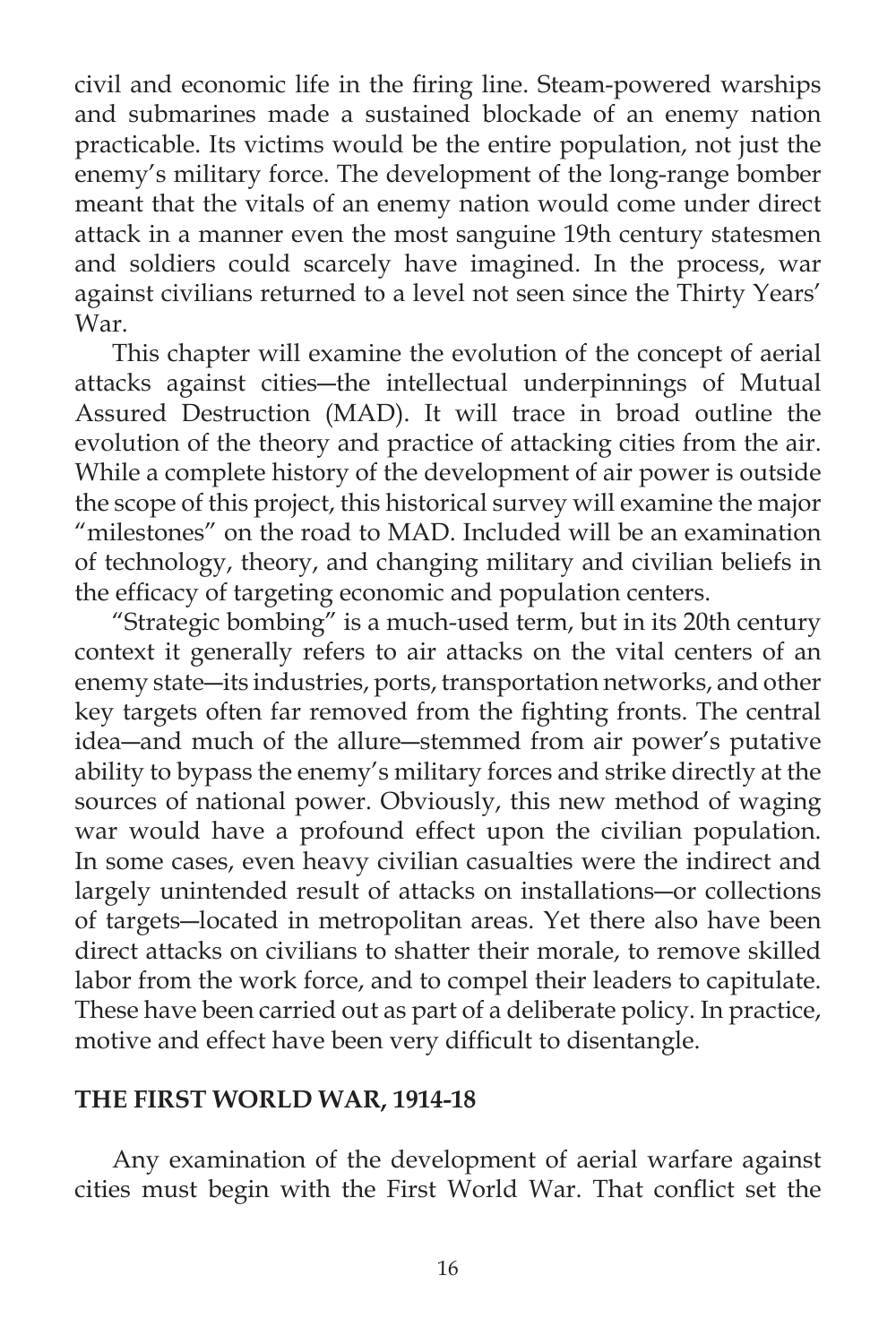pattern for industrialized total war between the great powers. Universal conscription put millions of soldiers into mass armies. Civilian economies were mobilized for war production, and national propaganda campaigns stressed that the workers (both male and female) in the factories stood shoulder to shoulder with the combat troops. War extended to the high seas as the German navy launched a U-boat campaign against British supply lines, and the British enacted a "distant blockade" of the Central Powers that ultimately caused the deaths of over one million German civilians. The 1914-18 war also extended to the third dimension. By 1918, the primitive air fleets of the great powers had evolved into modern air organizations, capable of conducting a wide range of combat roles. Airpower's unique contribution to the maturation of total war was the first strategic bombing campaigns against cities.

The first tiny step on the road to MAD occurred in August 1914, when a lone German plane (the "six o'clock *Taube* [dove]") made a series of evening visits to Paris, dropping a handful of light bombs on the City of Light. This quixotic method of attack soon gave way to a more serious and sustained campaign of deliberate attacks on urban areas, designed to shatter enemy morale and disrupt the orderly functioning of modern states.

#### **THE ZEPPELIN RAIDS**

Even prior to the First World War, the German High Command recognized the potential striking power and the morale impact of the Zeppelin airship, a remarkable and uniquely German technological innovation. There is no doubt that at the beginning of the war, the Zeppelin was the super weapon of its day, and most prewar "death from the skies" scenarios centered around fleets of airships wreaking havoc on helpless populations, sowing panic, death, and destruction.<sup>3</sup> These visions were not the sole property of novelists, journalists or politicians. Even expert military opinion believed that a force of as few as 20 Zeppelins could ignite thousands of fires in London. Both the Imperial Army and Navy embraced the airship, although it was to be the German Naval Airship Division that pioneered sustained strategic attack against population centers. In 1912, Grand Admiral Alfred von Tirpitz mused, "The indiscriminate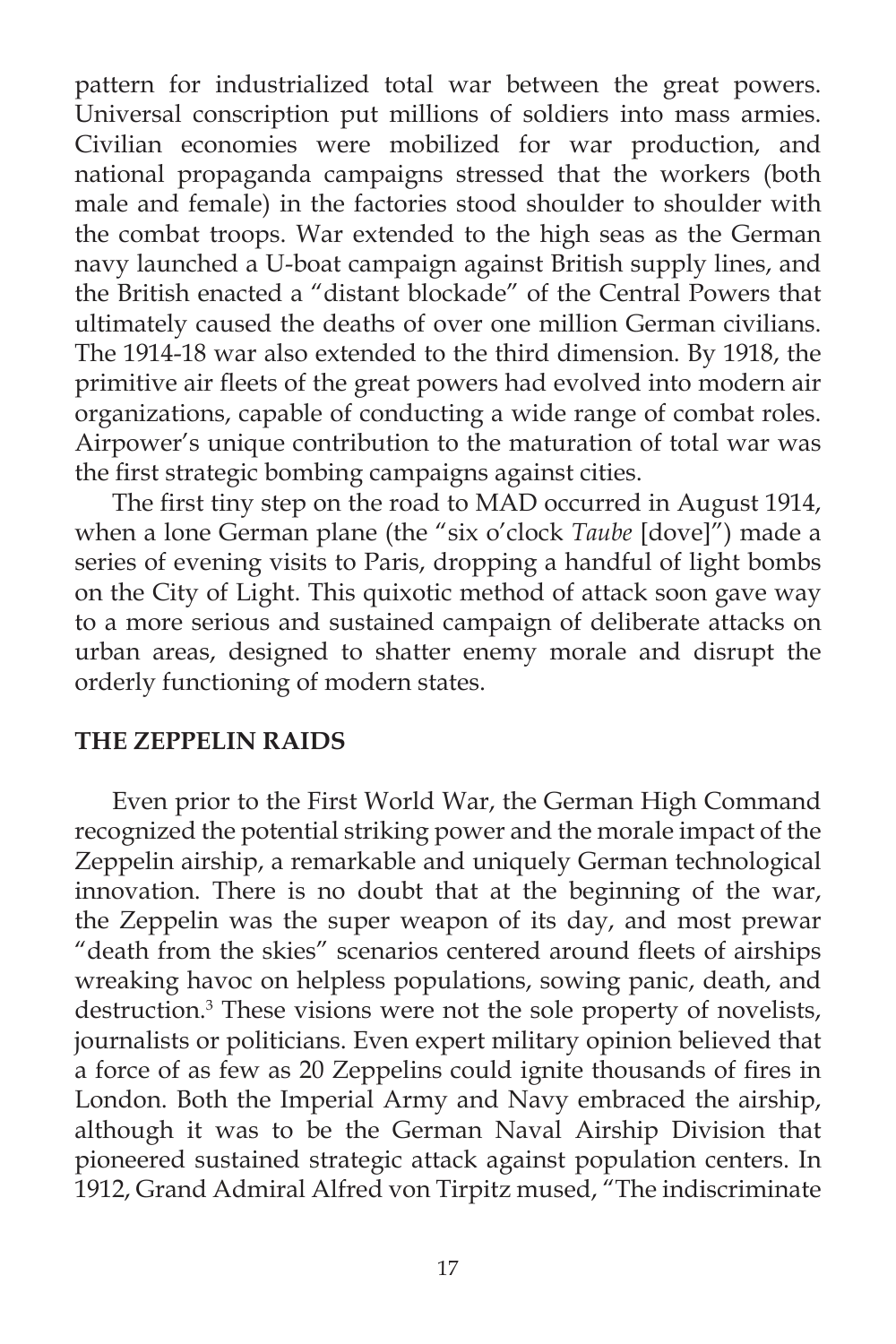dropping of bombs is . . . repulsive when they hit and kill an old woman . . . but if one could set fire to London in thirty places, then the repulsiveness would be lost in the enormity of the effect."4

 Tirpitz's prognostications aside, the initial use of the Zeppelin force over Britain was severely restricted on the order of the Kaiser, who had close ties with the British royal family and was sensitive to charges of unleashing "frightfulness." Under pressure from his military advisors, he gradually eased these restrictions, so that by spring 1915 the Zeppelins were free to attack targets in greater London, although the specific aiming points were to be military in nature. This was fine in theory. In practice, the Zeppelins were incapable of precision attack and carried out virtually indiscriminate raids on the British capital. This was especially the case when, in the hope of causing major fires, Zeppelin commanders augmented their high explosive bombloads with incendiaries. British reaction was predictable. There was dramatic and widely reported initial panic, followed by outrage. One British tabloid featured a lurid two-page graphic decrying the "Massacre of the Innocents by Herod, otherwise Wilhelm II, King of the Huns." British defenses soon improved, and losses among the vulnerable hydrogen-filled airships mounted. Ultimately, casualty rates in the Zeppelin division exceeded those of the U-boat arm; the Navy lost 53 of its 73 operational airships. Official German historians noted that the casualties were out of all proportion to any potential benefit, but also observed that the British were forced to retain first-line fighter squadrons, antiaircraft artillery units, and personnel to combat the Zeppelin menace, resources that were sorely needed on the Western Front.

 The Zeppelin campaign was by most measures a failure, yet it established some precedents that recurred throughout the "prehistory" of MAD. Through advanced (and highly costly) technical means, a nation sought to strike directly at an enemy's commercial and population centers. What began as an attempt to strike specific military and economic objectives slowly devolved into a campaign aimed directly at the morale of the civilian population. This change was the result of a combination of technical limitations and operational realities. Results fell far short of expectations, although some ancillary benefits did accrue. All of this took place in the context of a modern total war, in which sea blockades attempted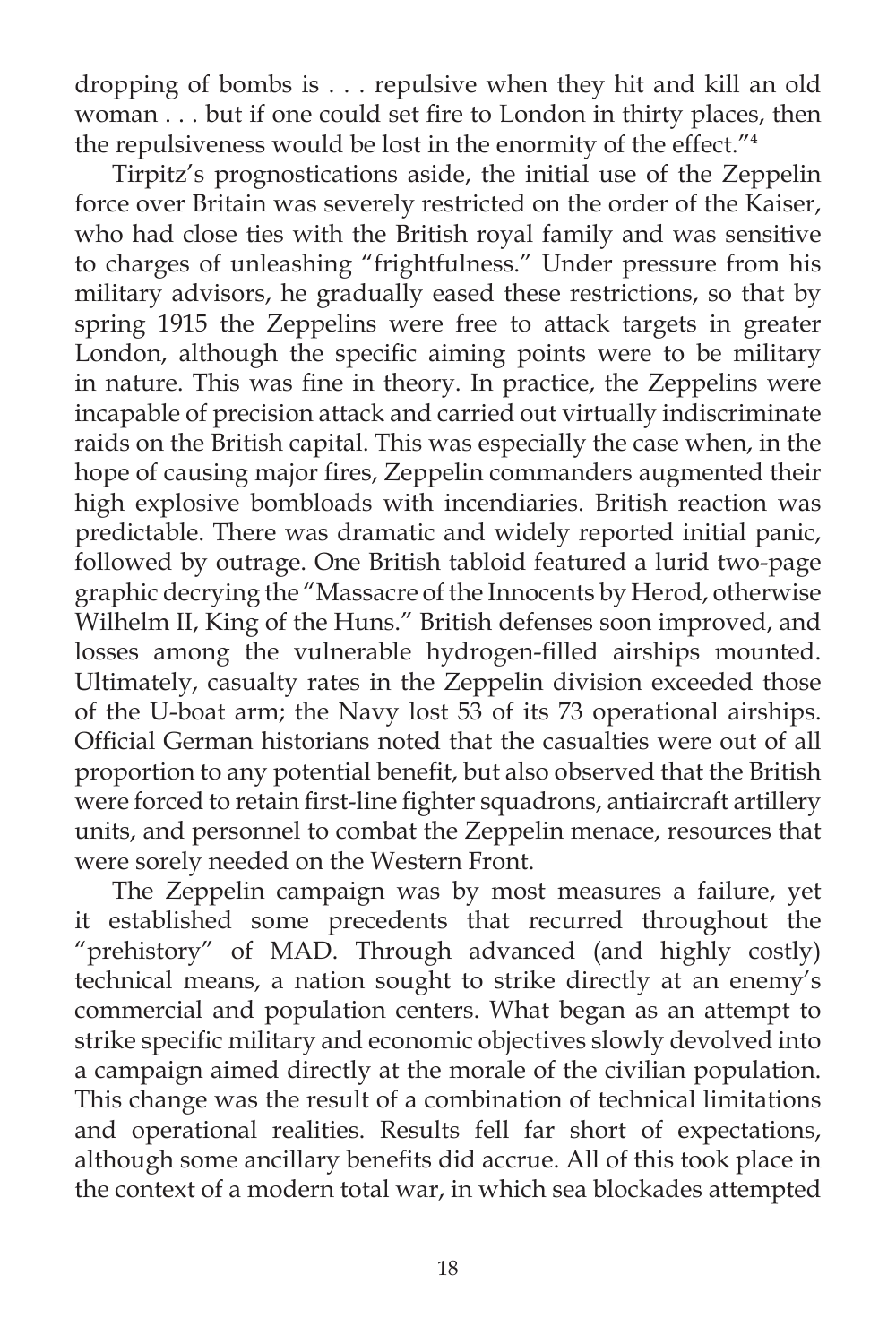to do much the same thing through more indirect means, and in which the actual fighting fronts were stalemated, in some cases for years. During the year of the heaviest Zeppelin attacks, the British army sustained 60,000 casualties on the first day of the Battle of the Somme, July 1, 1916, and the German and French armies were bled white at Verdun. Attempts to break the stalemate through indirect or technological means would therefore continue.

#### **THE** *GOTHA* **AND GIANT RAIDS, 1917-18**

 Except for a few diehards within the Naval Airship Service, most analysts, both British and German, recognized the limitations of the Zeppelin as a strategic bomber. However, when the Germans began attacking London―by day and by night―with large heavier than air bombers, the concept of attacking cities gained new life. During the first 2 years of the war, the rigid airship had considerable advantages over conventional aircraft in terms of range, payload, and endurance. Spurred by the pressures of war, tremendous advances in aircraft design changed this situation. By 1917, multi-engined, long-range aircraft began entering service, and the isolated nuisance raids gave way to sustained attacks on population centers by formations of heavy bombers.

 In May 1917, a special heavy bomber unit, equipped with the latest *Gotha* bombers and directly subordinated to the High Command, began conducting brazen daylight attacks against British cities. On June 13, 1917, a formation of 20 *Gothas* soared over central London and prepared to attack the Liverpool Street station. Three bombs hit the target, and the remainder fell within a one-mile radius.<sup>5</sup> One scored a direct hit on a school, killing or wounding 46 young children.6 During the opening raids of the campaign, the bomber crews were assigned targets such as individual railway stations and communication centers. But, as with the Zeppelin campaign, such a level of precision was a dream. As the raids progressed, German targeting instructions became less and less specific. Ultimately the crews "were told that they were making war on 'the morale of the English people,' sapping their will to fight by showering them with high explosives."7 As British defenses grew in effectiveness, the Germans switched to night attacks, further degrading accuracy. The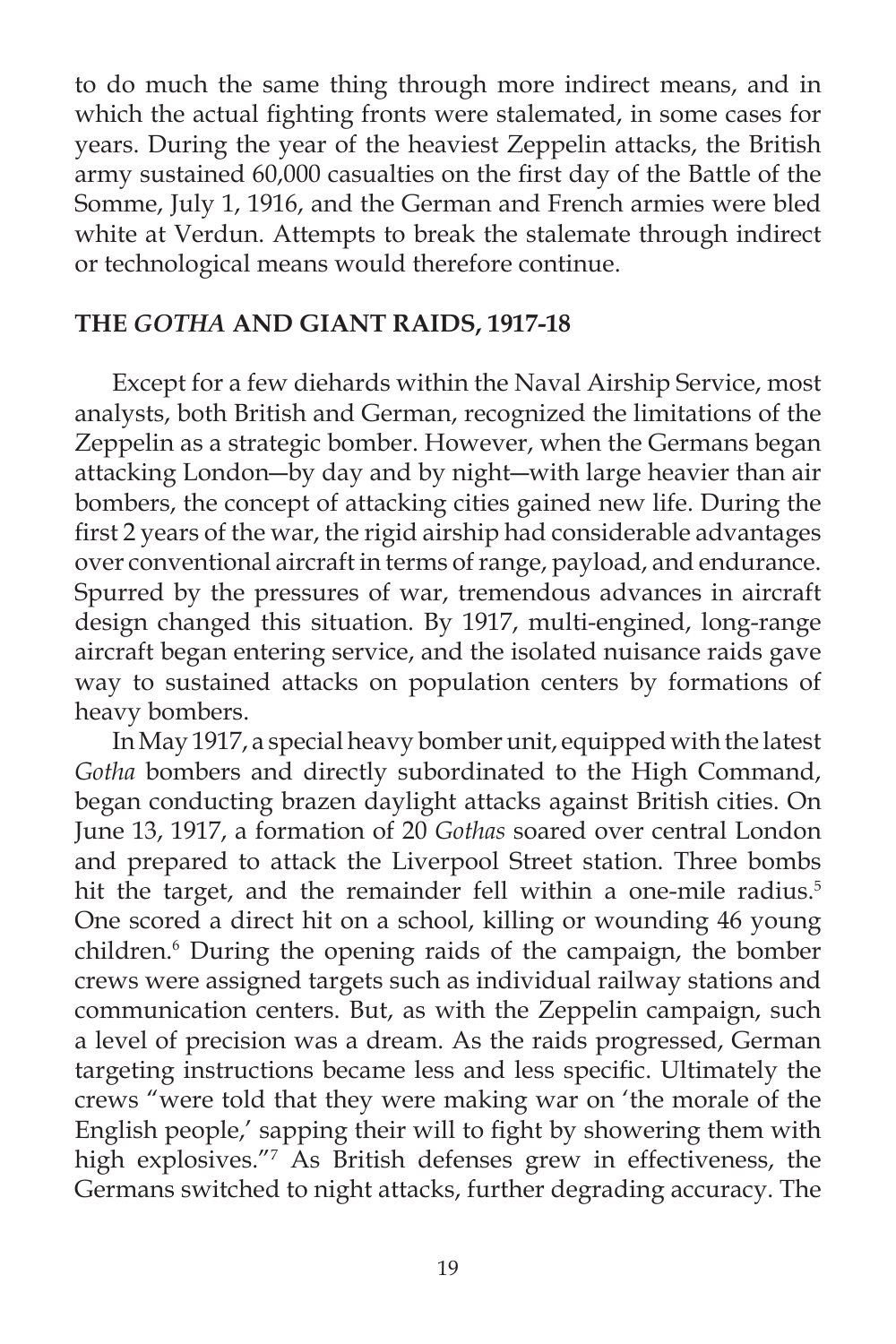*Gothas* were joined by four and six-engine "Giant" bombers, some of which carried over two tons of bombs.

 Actual physical damage from the series of 27 major raids was slight. Historian Robin Higham famously noted that while the German air raids destroyed some £3,000,000 worth of property, gnawing rats during the same period were accounting for £70,000,000 per year in property damage.8 The raids did have a considerable effect on British national and political will. At the height of the raids, there were isolated instances of panic in the streets, and British authorities noted a general pattern of absenteeism and economic dislocation. A committee headed by General Jan Christian Smuts was charged with assessing the situation, and on August 17, 1917, issued the "Report on Air Organization." The Smuts committee concluded, "The day may not be far off when aerial operations with their devastation of enemy lands and destruction of industrial and population centers on a vast scale may become the principal operations of war, to which the older forms of military operations may become subordinate." The report contained a number of recommendations; chief among them was the amalgamation of the Royal Flying Corps and Royal Naval Air Service into a single Royal Air Force (RAF). This occurred on April 1, 1918. This combined force could deal with the German aerial threat in a concerted fashion, organizing an efficient home defense organization while conducting independent air operations against German targets.

#### **THE INDEPENDENT FORCE, 1918**

 Even prior to the recommendations of the Smuts Committee, the Allies had conducted strategic bombardment operations against enemy targets. Efforts by the French to attack "sensitive points" such as blast furnaces in Germany began in 1916, and British naval aircraft successfully attacked Zeppelin sheds well behind the lines. Yet it was the creation of the "Independent Force" under General Hugh Trenchard in early 1918 that established the postwar model of a large, independent bombing force used to deter or attack an enemy. The Independent Force was created in part to fulfill Prime Minister David Lloyd George's promise to "bomb Germany with compound interest." Trenchard initially viewed the concept of "reprisal" raids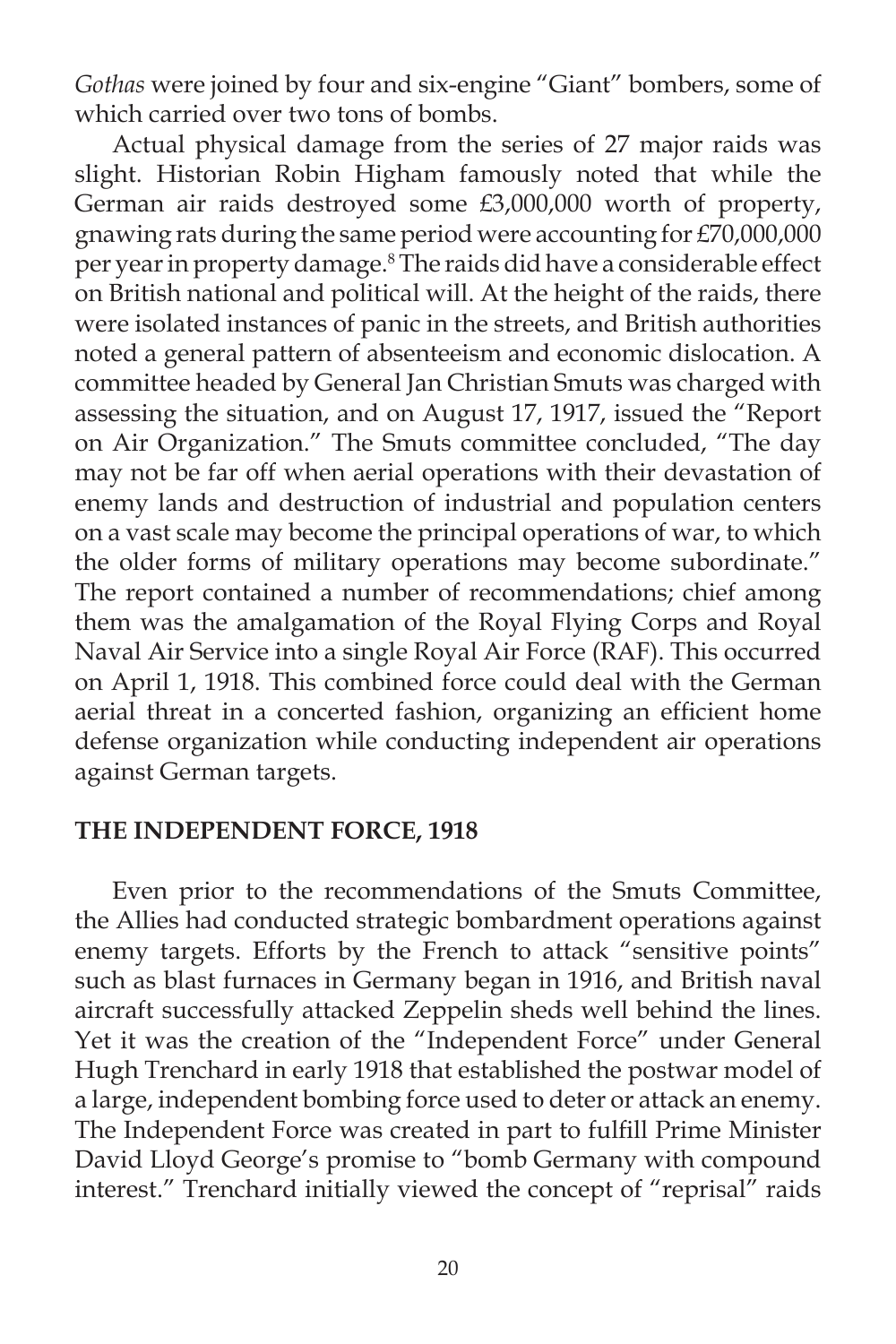against German civilian targets to be counterproductive. In any case, forces for this purpose were not immediately available. Nevertheless, Trenchard bent to his task with a will, and soon became one of the pioneers of "morale bombing."

 By mid-June 1918, the Independent Force was ready for action. Although the force was mainly equipped with single engine light bombers that were unsuitable for a systematic strategic campaign, it was receiving increasing numbers of huge Handley-Page 0/400 heavy bombers. These were developed under a Navy contract to produce a "bloody paralyser of an aeroplane." During the last 6 months of the war, the Force conducted scattered raids on cities in western Germany. Trenchard was fully aware that he lacked the forces to strike a truly concentrated blow, and therefore aimed for a morale effect. His civilian masters supported and encouraged this strategy. Sir William Weir, the Air Minister, told Trenchard, "I would like it very much if you were to start a really big fire in one of the German towns. The German is susceptible to bloodiness, and I would not mind a few casualties due to inaccuracy."9 Yet the limited numbers of aircraft available, mechanical difficulty, combat attrition and bad weather all conspired to limit the effectiveness of Trenchard's offensive.

The Independent Force's actual accomplishments were meager enough, but several factors saved it from obscurity. For one thing, far more ambitious plans were in the works for 1919, including "devastating" attacks on Berlin. For another, the British Air Staff was willing to manipulate the data of the postwar bombing survey to tell a much more optimistic story of significant physical damage and even greater psychological impact. The newly formed RAF therefore could base its postwar organization on a promise of future greatness, buttressed by empirical evidence. In addition, contacts with Trenchard's officers had greatly impressed members of the fledgling U.S. Army Air Service, including General William "Billy" Mitchell and Colonel Edgar S. Gorrell. The latter heavily borrowed from British concepts in formulating an early proposal entitled "Strategical Bombardment." Gorrell argued that the armies of an enemy nation were similar to a tempered steel drill, and that air power could and should bypass the "point" and strike directly at the vulnerable "shank"―the key industries sustaining the combat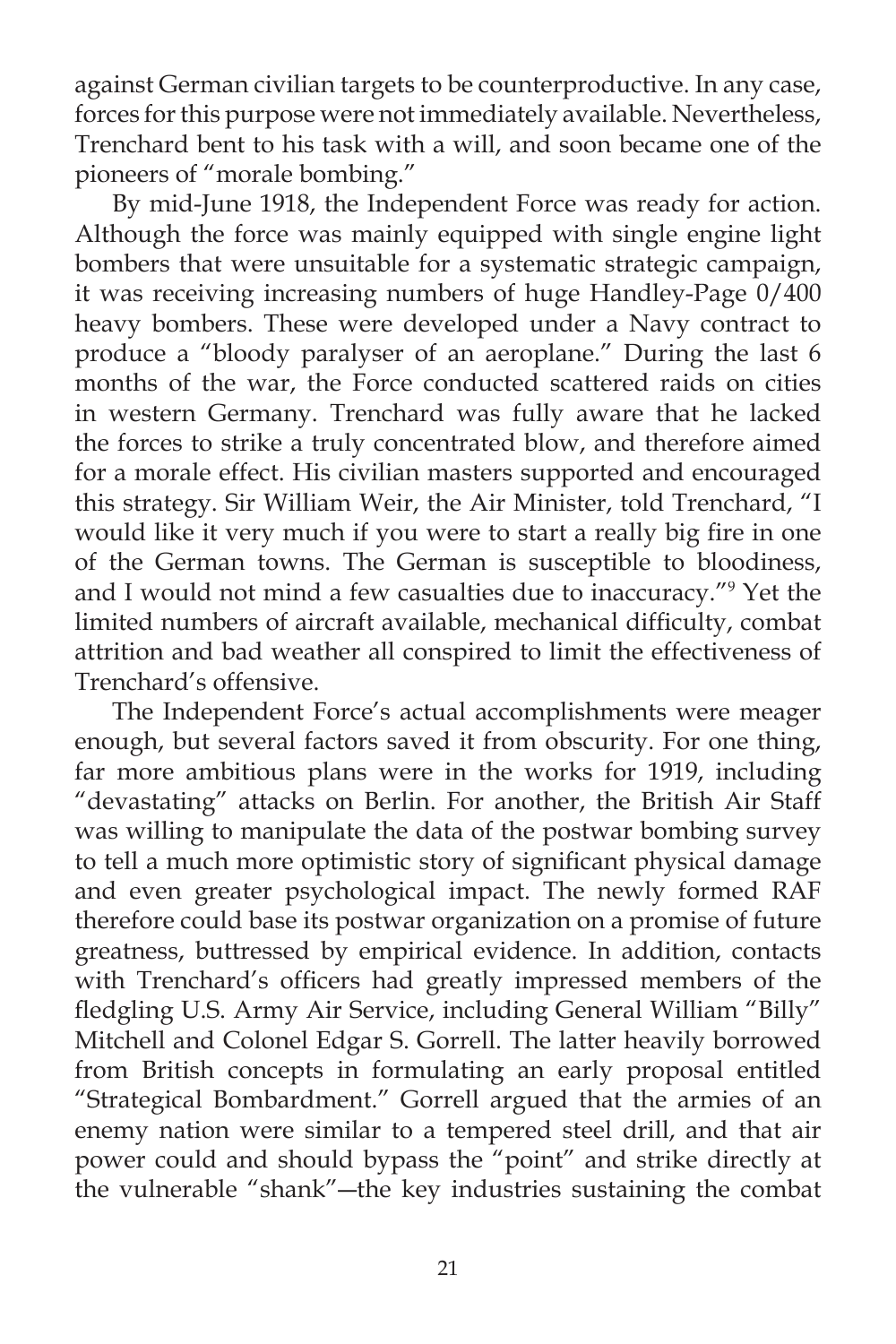forces in the field.<sup>10</sup> As were the ambitious plans of the Independent Force, the so-called "Gorrell Plan" was rendered unnecessary by the November 11, 1918, Armistice.

Strategic airpower and the bombing of cities had certainly not proved decisive in the First World War, but the conflict established the future importance of air arms. No army, no matter how conservative, contemplated future operations without air superiority, tactical aviation, and aerial observation. These capabilities would continue to evolve and played a much more vital role in World War II. Yet to many airmen, the potential for war-winning independent air operations suggested by the Zeppelin and *Gotha* raids and the mounting campaign of the Independent Force were the most significant lessons. Air power offered the promise of the creation and survival of an independent service and an alternative to the bloodletting in the trenches of Flanders. It was a compelling vision.

# **YEARS OF FERMENT: THE INTERWAR ERA, 1919-39**

 The interwar period was a golden age of airpower writing, thought, and debate. Airmen attempted to discern the lessons of the First World War, while at the same time maintaining the position and prestige of the nascent air arms in the face of massive demobilization. The civilian leadership sought to devise effective and affordable defense policies, while at the same time yearning to avoid a repetition of the 1914-18 debacle. Proposals to "ban the bomber," or at least mitigate the effects of air warfare against civilian targets through international agreements such as the Hague Convention, briefly flourished. Alternatively, there were proposals (originating with the French, but also endorsed by Winston Churchill) to hand over all strategic bombers to the League of Nations or some other international body, which would then use them to punish transgressors.11 These visions of international disarmament or regulation foundered over issues of nationalism, verification, and mistrust. At the same time, broad theoretical arguments concerning the likely employment of air power in some future war began to solidify.

 It was Italian General Giulio Douhet who penned the most famous and most systematic vision of a future aerial war. Douhet was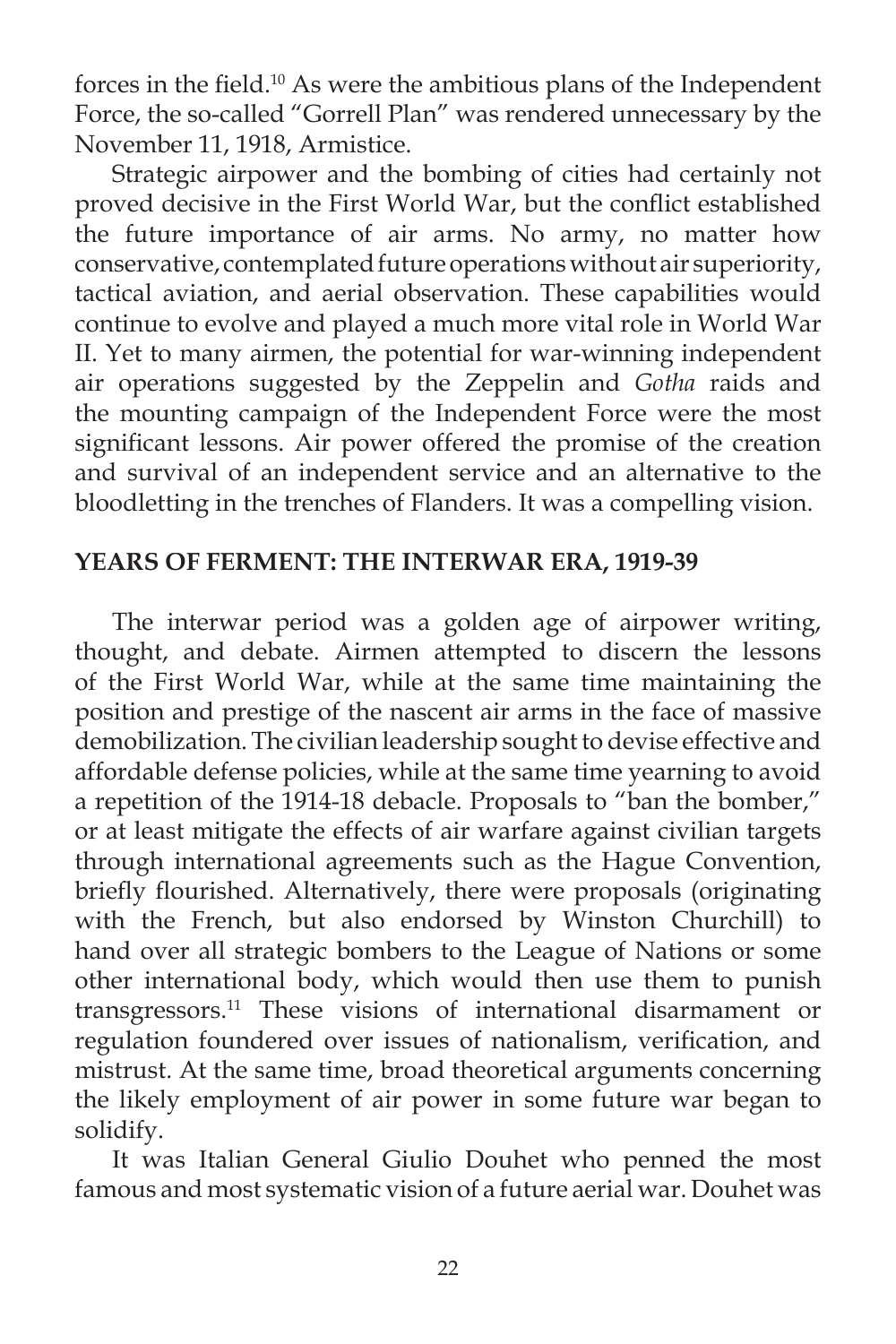an outspoken critic of the traditional military establishment, and his fertile and acerbic pen earned him house arrest for his intemperate criticisms.12 Although not a pilot and ignorant of the intricacies of aviation technology, he believed that aircraft were the solution to the dilemma of positional warfare. He was profoundly affected by the futility of industrialized ground warfare and had studied, albeit selectively, the historical lessons of the Great War. The aspects he found particularly striking were the German and Italian air raids on London and Vienna, the collapse of the "home front" in both Tsarist Russia and Wilhemine Germany, and the ability of modern states to sustain "Total War" at the front lines for years. He observed:

The outcome of the last war was only apparently brought about by military operations. In actual fact, it was decided by the breakdown of morale among the defeated peoples―a moral collapse caused by the long attrition of the people involved in the struggle. The air arm makes it possible to reach the civilian population behind the line of battle, and thus to attack their moral resistance directly. And there is nothing to prevent our thinking that some day that direct action may be on a scale to break the moral resistance of the people even while leaving intact their respective armies and navies. Was not the German Army still able to go on fighting at the time when it laid down its arms? Was not the German fleet turned over intact to the enemy when the German people felt their power of resistance weakening?13

Douhet reasoned that advances in aviation technology made it possible to contemplate launching massive attacks against enemy cities from the air, in the first hours of a war. His theory, laid out in a series of articles and books, including *The Command of the Air*, called for a preemptive strike against the enemy's air force. Once "the command of the air" had been achieved, fleets of self-defending "battleplanes" would launch a punishing attack on the enemy's capital and other population and commercial centers with a mixture of high explosive, incendiary, and chemical weapons. Douhet left no doubt as to the likely effect:

At this point I want to stress one aspect of the problem―namely, that the effect of such aerial offensives upon morale may well have more influence upon the conduct of the war than their material effects. For example, take the center of a large city and imagine what would happen among the civilian population during a single attack by a single bombing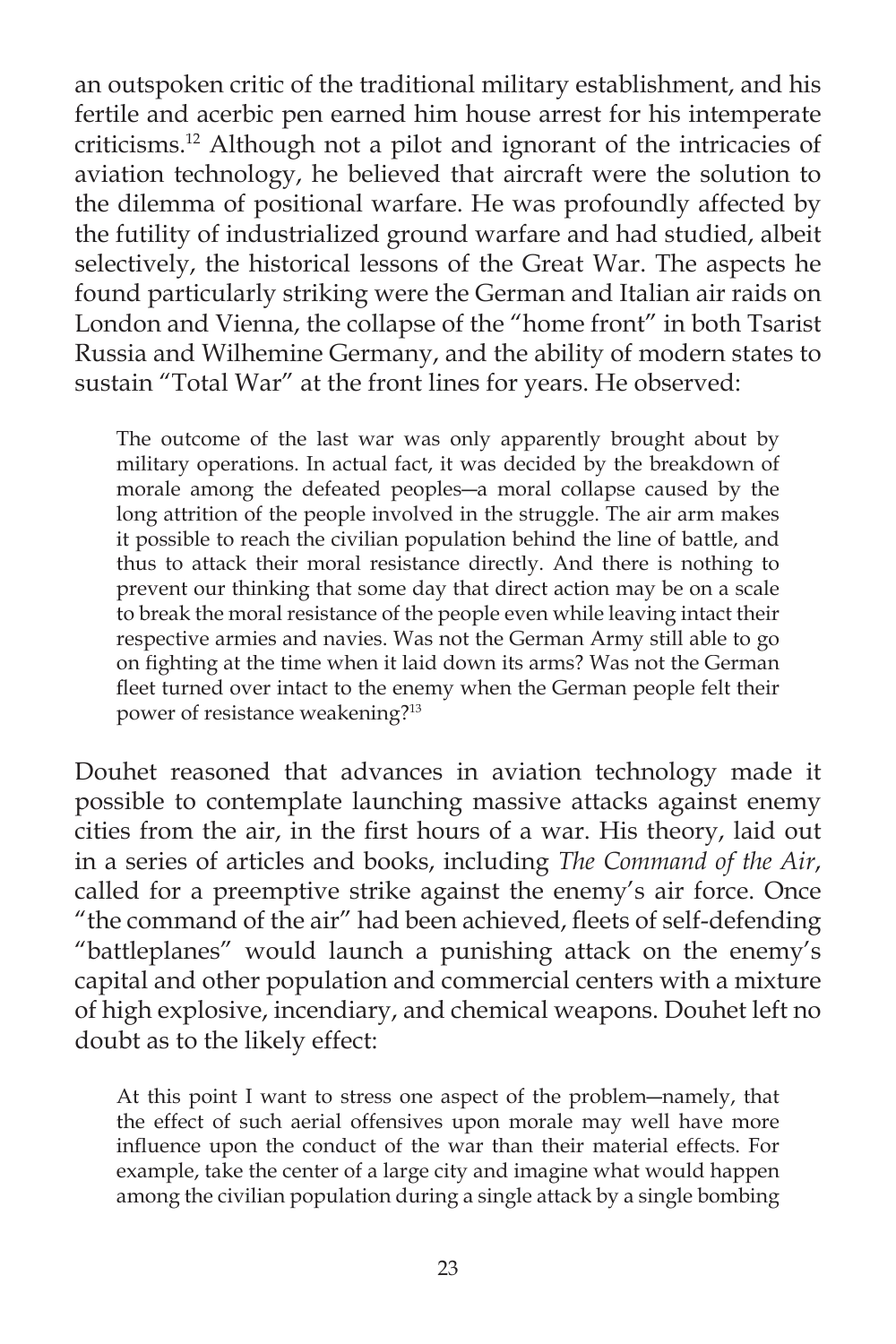unit . . . Here is what would be likely to happen to the center of the city within a radius of about 250 meters: Within a few minutes some 20 tons of high explosive, incendiary, and gas bombs would rain down. First would come explosions, then fires, the deadly gases floating on the surface and preventing any approach to the stricken area. As the hours passed and night advanced, the fires would spread while the poison gas paralyzed all life. By the following day the life of the city would be suspended; and if it happened to be a junction on some important artery of communication traffic would be suspended.

What could happen to a single city in a single day could also happen to ten, twenty, fifty cities  $\dots$ <sup>14</sup>

Paradoxically, Douhet believed that such a war, however horrible for the crazed and demoralized civilian population, would actually be more humane than the last war. Douhet's wars of the future were over in days or weeks, while the First World War had dragged on for 4 years.

 Douhet's later critics pointed out that the Second World War proved him wrong on virtually every count. His absolute belief in the invulnerable "battleplane," the ineffectiveness of air defenses and auxiliary aviation, and the physical and moral effects of air attack, all proved misplaced. His bombers unerringly found their targets, regardless of weather conditions, and destroyed them with geometric precision. Yet his forceful advocacy of independent air power and its potential role in future war resonated with airmen worldwide. "Douhetian" became synonymous with "terror" or "morale" bombing, and first generation nuclear theorist Bernard Brodie cited Douhet as the intellectual forebear of strategic thinking in the atomic age.15

 While there is some debate as to Douhet's precise impact on individual air forces in the interwar period, there is no doubt regarding Air Marshal Sir Hugh Trenchard's role in the formation and evolution of the Royal Air Force. Unlike Douhet, who in the years after World War I was a semi-retired pundit, Trenchard served 10 years as Chief of Air Staff. He was thus in a position to leave his mark on the thinking, doctrine, and force structure of the RAF. Trenchard emphasized the "moral" (psychological) effect of air attack over the potential for actual physical destruction. This emphasis was a consequence of both the limited destruction actually inflicted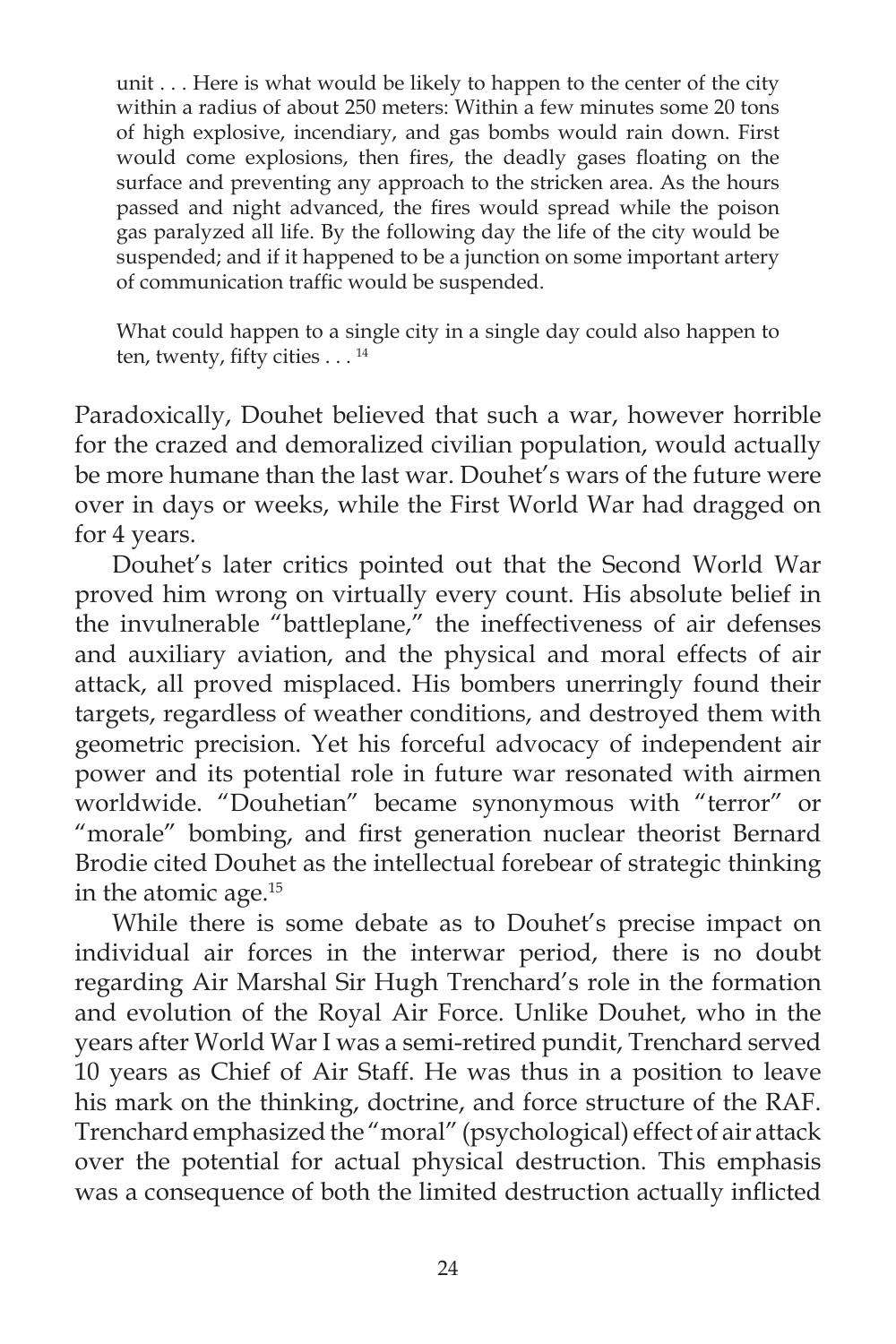by air attack in World War I and a belief in its ability to terrorize the industrial work force. "At present the moral effect of bombing stands undoubtedly to the material effect in a proportion of 20 to  $1,$ <sup>"</sup> was Trenchard's oft-cited formula. This earned him the title "master of the unfounded statistic" from one historian.<sup>16</sup> Trenchard firmly believed that attacks on the "vital centers" of enemy war industry would cause a wholly disproportionate psychological impact upon the working population, greatly undermining the military power of a nation. While it is clear that Trenchard had objectives in large urban areas in mind when he spoke of these "vital centers," his actual targeting prescriptions, in the words of one historian, were "frustratingly vague."17 What is evident is that Trenchard's goal was to undermine the morale of the work force. The means to achieve that goal was the destruction of the physical means of production.

 Trenchard spelled out the relationship between attacks on civilians and the overall objectives of a future war. He argued in 1928, with a touch of class elitism:

We shall attack the vital centers of transportation and seriously impede those arms and munitions reaching the battlefield and, therefore, more successfully assist the Army in its direct attack upon the enemy's Army. We shall attack the communications without which the national effort cannot be co-ordinated or directed.

These are the points at which the enemy is weakest. The rifleman or the sailor is protected, armed, and disciplined, and will stand under fire. The great centers of manufacture, transport, and communications cannot be wholly protected. The personnel again who man them are not armed and cannot shoot back. They are not disciplined, and it cannot be expected of them, that they will stick stolidly to their lathes and benches under the recurring threat of air bombardment.<sup>18</sup>

Trenchard thereby offered a rationale for affecting the morale of an enemy population through attacks on key industrial centers. When the RAF began its second air war against Germany, these ideas faced the test of battle.

The final great strategic airpower theorist of the interwar period was Brigadier General William H. "Billy" Mitchell. Mitchell was a diligent student of the evolution of aerial combat in World War I, and was heavily influenced not only by the theories of Douhet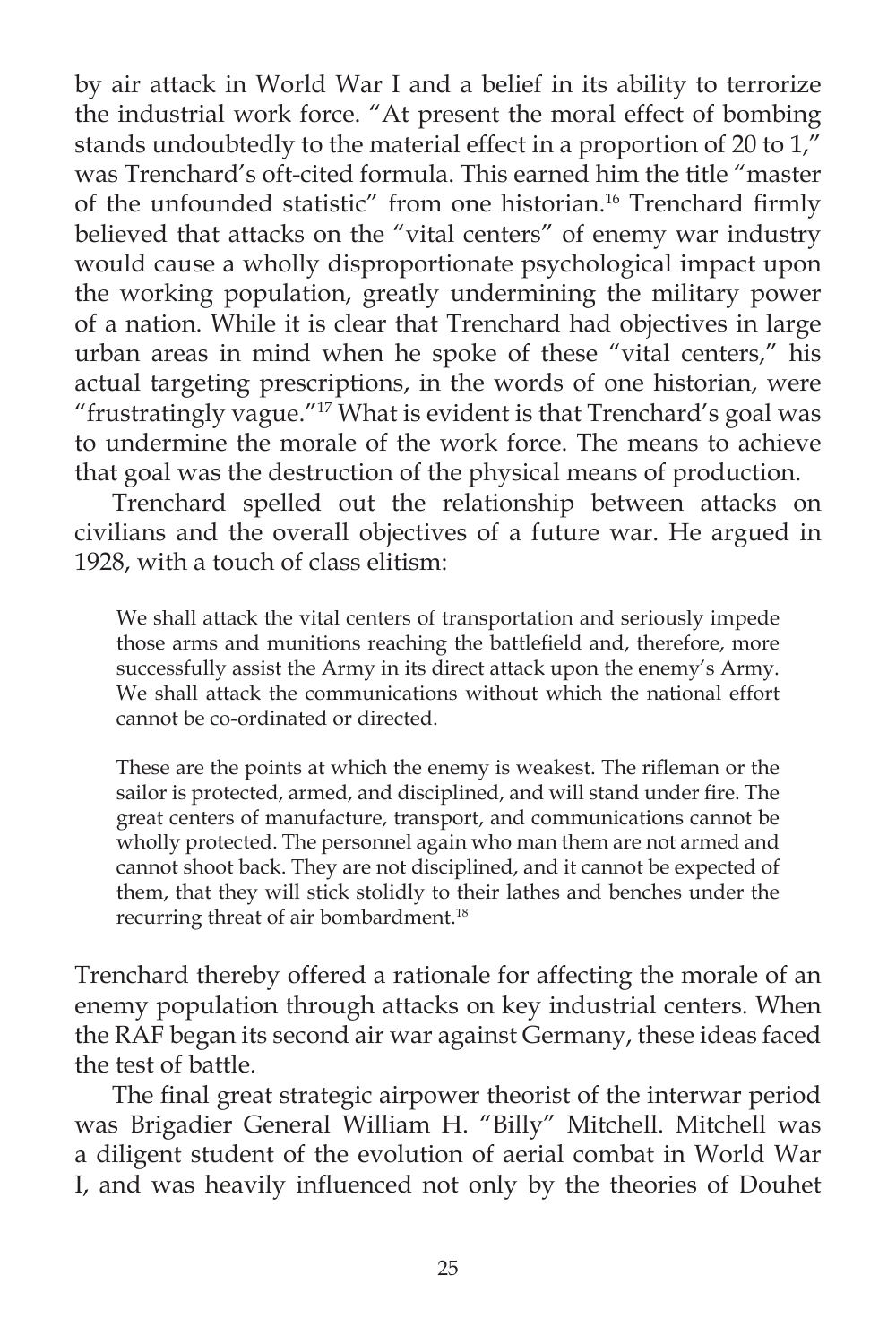and Trenchard, but also by the combat experiences of the French, British, and German air services. His immediate postwar writings focused on the many ways aviation could contribute to success in battle. Accordingly, he emphasized a wide range of airpower missions, including tactical bombing, air superiority, interdiction, and observation.

 Mitchell's thinking in mid-and late 1920s was inextricably bound up in his battle for the independence of the U.S. air arm. Consequently, his emphasis on airpower's potential to strike a decisive war-winning blow loomed ever larger in his writings. Mitchell clearly recognized the increased importance of cities to the functioning of a modern state. He believed, as did Trenchard, that they contained "vital centers" susceptible to destruction from the air. In one of his later works he painted a terrifying, and undeniably Douhetian, picture for a general audience:

What will future war hold for us? Undoubtedly an attack on the great centers of population. New York, Chicago, Detroit, Pittsburgh, and Washington will be the first targets. It is unnecessary that these cities be destroyed in the sense that every house is leveled to the ground. It will be sufficient to have the civilian population driven out of them so they cannot carry on their usual vocations. A few gas bombs will do that.<sup>19</sup>

 With the exception of Trenchard, who personally shaped the RAF for a decade, the impact of these theorists on the future of aerial warfare was indirect. Collectively, these visions of future war contributed to a belief within many of the world's air arms in the offensive potential of the bomber, and its ability to strike at the "soft underbelly" of an enemy nation. Such visions fit in nicely with most air forces' conceptions of themselves as being on the cutting edge of technology. These theories also found a measure of acceptance among civilian policymakers of the day, even as many recoiled from the implications. The air weapon seemed to offer an alternative to maintaining a massive and costly land force, a concept appealing to financially strapped governments of the Depression era.

 In the military balance in Europe during the 1930s we also see a clear foreshadowing of a "deterrence regime." Dealing with minuscule interwar budgets and an uncertain national security environment, the RAF sought to create a bomber force that might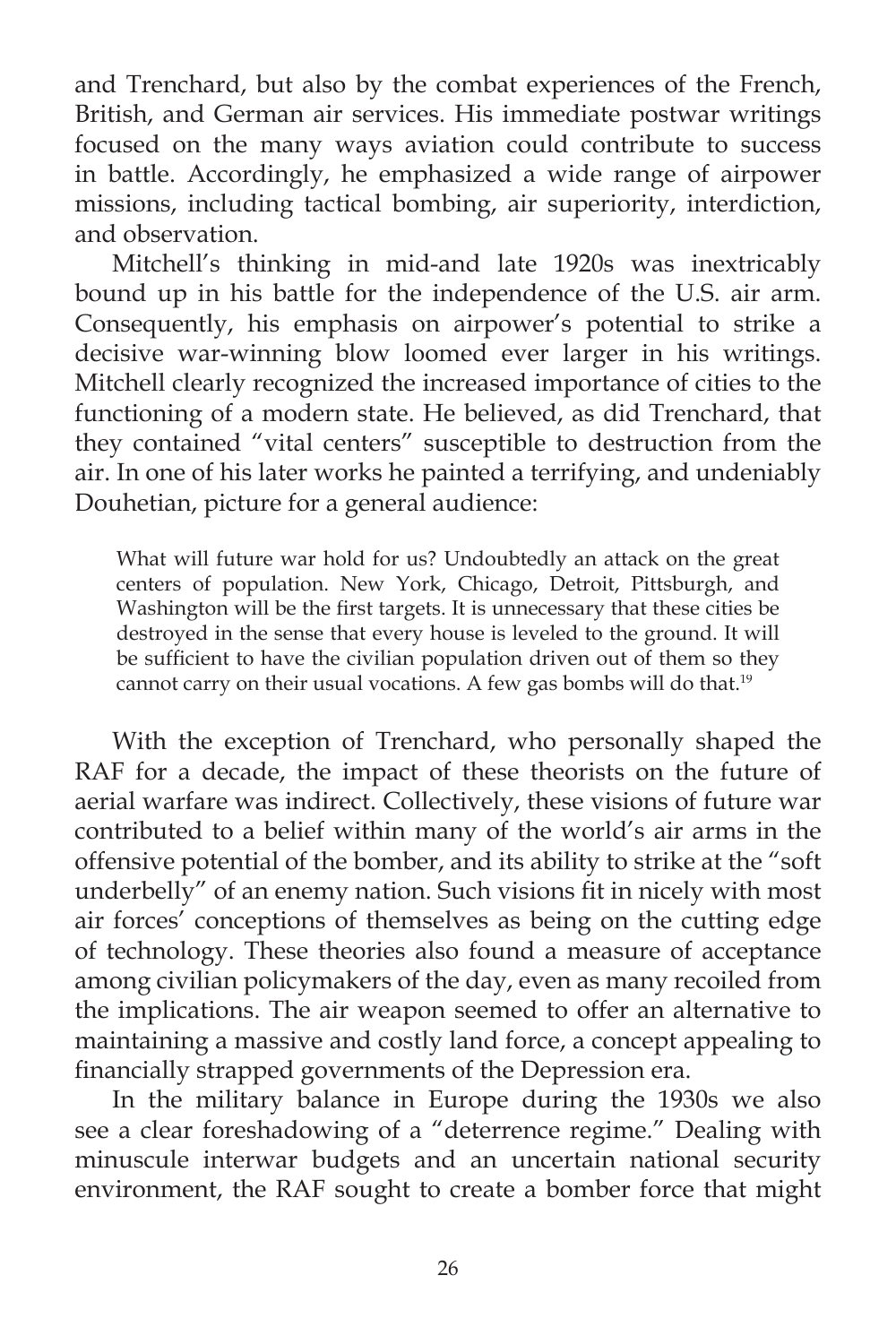function, in concert with the Royal Navy, as a powerful deterrent to any potential adversary. This was a clear legacy of Trenchard's belief in the primacy of "attack as the best defense."20 As many historians have noted, the interwar RAF favored building impressive numbers of aircraft, while the necessary technological supporting capabilities (target finding, long-range navigation, bad weather instrument flying, etc.) went begging. Trenchard's offensive orientation also caused a general neglect of homeland air defense. It was only the intervention of the Cabinet, aided by some farsighted officers within the Air Staff, who insisted on the creation of a workable air defense system. Their insistance was just in time for the Battle of Britain in 1940.

 The German Luftwaffe also pursued a deterrent strategy, based upon an air force's putative capability to devastate enemy population centers in the first days of a war. Shortly after the Nazi seizure of power in January 1933, officers in the still-camouflaged Luftwaffe recommended the creation of a "Risk Air Force," a powerful deterrent fleet of strategic bombers. This force was intended to forestall attack on Germany while more extensive and broadly based armament proceeded apace. While the German aircraft industry proved unequal to the task of constructing the necessary strategic bombers in the mid-1930s, the medium-range, operationally oriented Luftwaffe functioned as a deterrent "shield" to Adolf Hitler's aggressive foreign policy in the late 1930s.<sup>21</sup> Although official German air force doctrine maintained that terror attacks on enemy civilians were to be undertaken only as a last resort, or as reprisal for similar attacks on Germany, Nazi leaders were keenly aware of the fear inspired by the Luftwaffe's putative ability to strike European population centers. Studies of Anglo-French appeasement note that inflated perceptions of German air strength played a considerable role in Allied decisionmaking during the Sudeten crisis of 1938, when the Western allies shrank from the prospect of war over Czechoslovakia.22

 Although interwar air power theorists and practitioners did not have the experience of a full-scale war between the great industrialized air powers to validate their theorizing, there was plenty of air action, some of which seemed to confirm the beliefs of strategic airpower advocates. This included the bombing of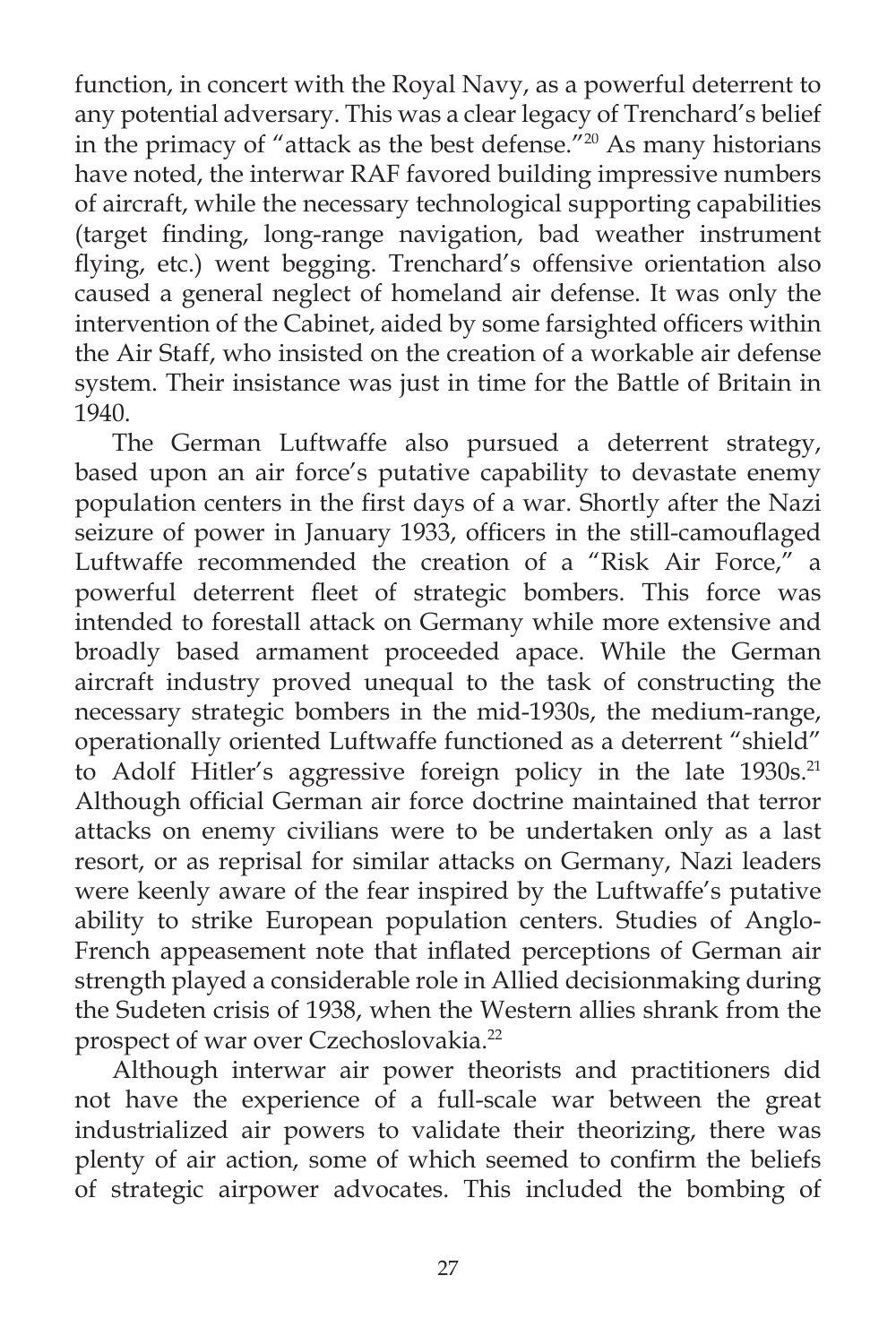population centers in China and Spain, and the use of poison gas by Mussolini's *Regia Aeronautica* in Ethiopia. The effect of these experiences is difficult to assess. On one hand, horrific events, such as the Japanese terror bombing of Chinese cities or the promiscuous bombing of the Basque town of Guernica by the Condor Legion in 1937, sharpened public fears of the coming aerial apocalypse. The views of professional airmen, however, were less certain. Many pointed out that Spain, Ethiopia, and China lacked "modern" cities and fully developed air arms. This made it difficult for the RAF, Luftwaffe, or U.S. Army Air Corps to extract meaningful conclusions about the next general war from these "little wars" of the 1930s.

 The U.S. Army Air Corps Tactical School at Maxwell Field, Alabama, took the general principles and assumptions of the early theorists and, through an analysis of the U.S. economy, developed a targeting philosophy that identified "key nodes" or "choke points" within modern industrial nations, known as the "Industrial Web." The idea was to develop the means (High Altitude Daylight Precision Bombing) to attack and neutralize these nodes, thereby causing cascading effects throughout the society. Attacks on civilian populations for their own sake were to be avoided, although ACTS left the door open to attacks on the "will" of an enemy populace as a last resort.<sup>23</sup>

Although justifiably pilloried for their "mechanistic" thinking and rejection of Clausewitzian friction,<sup>24</sup> the ACTS thinkers did manage to formalize the nascent "science" of attacking cities from the air. Instead of a vague belief that cities served as vital centers of industrial, political, and moral power, ACTS faculty and students identified specific key industries to be targeted by air attack. The ACTS planners had a unique opportunity to directly translate this theory into practice in the summer of 1941. Asked to develop a "requirements plan" for the looming war against Germany, four ACTS faculty members devised an ambitious air strategy embodied in Air War Plans Division (AWPD)-1, that identified the 154 key industrial targets making up Germany's industrial web. Although the bulk of the plan addressed the likely effects of destroying these precision targets, there was at least an echo of Douhetian attitude embedded within it: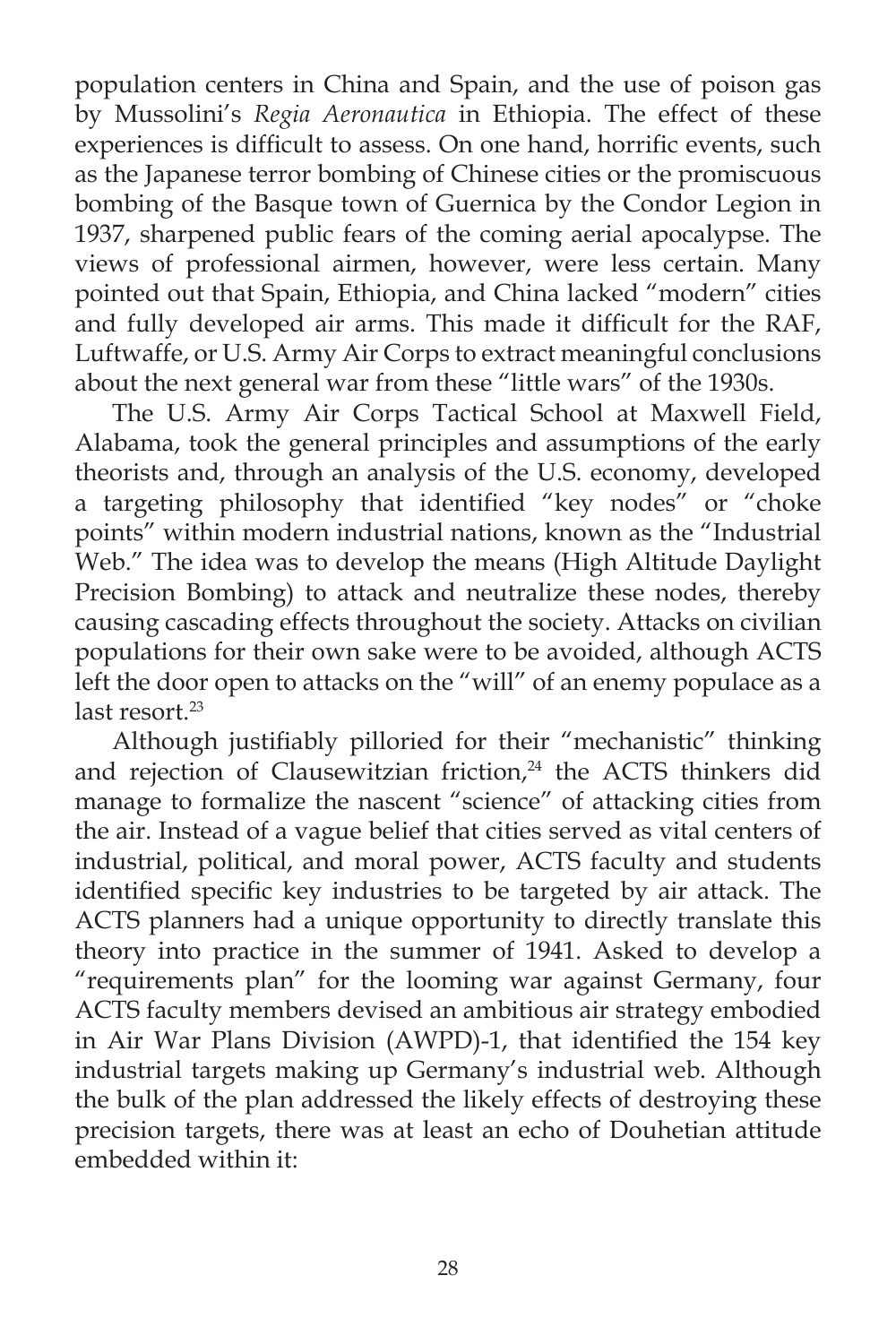Morale. Timeliness of attack is most important in the conduct of air operations directly against civilian morale. If the morale of the people is already low because of sustained suffering and because the people are losing faith in the ability of the armed force to win a favorable decision, then heavy and sustained bombing of cities may crush that morale entirely. However, if these conditions do not exist, then area bombing of cities may actually stiffen the resistance of the population, especially if the attacks are weak and sporadic. Hence, no specific number of targets is set up for this task. Rather, it is believed that the entire bombing effort might be applied towards this purpose when it becomes apparent that the proper psychological conditions exist.25

 ACTS bombardment doctrine, then, emphasized systematic precision attacks against carefully selected industrial targets. The USAAF, by and large, adhered to this belief in precisely targeting the "industrial web" of an enemy nation during its campaign against Germany. Yet the theory left the door open for contemplating attacking cities to strike a "knock-out blow" against enemy morale. Both of these aspects would be evident in operations against Germany, and especially in the Pacific, in 1944-45. It is also worth noting that ACTS "industrial web" targeting principles drove the first generation of nuclear strike plans against the Union of Soviet Socialist Republics (USSR) in the post-World War II period.

#### **THE TEST OF COMBAT: THE SECOND WORLD WAR, 1939-45**

#### **THE EARLY CAMPAIGNS**

 To the surprise of many military and political leaders, World War II did not begin with a series of devastating aerial attacks upon the capitals of Europe. Nevertheless, the early campaigns of the war quickly established that attacks on cities with attendant civilian casualties would be a part of it. Often air attacks were part of a combined-arms operation, and were accordingly dismissed by strategic bombing purists as mere "tactical bombing." Yet the opening rounds of the conflict accelerated the blurring of the line between combatants and civilians.

 The German blitzkrieg into Poland on September 1, 1939, saw the Luftwaffe operate in near textbook fashion. Its bomber and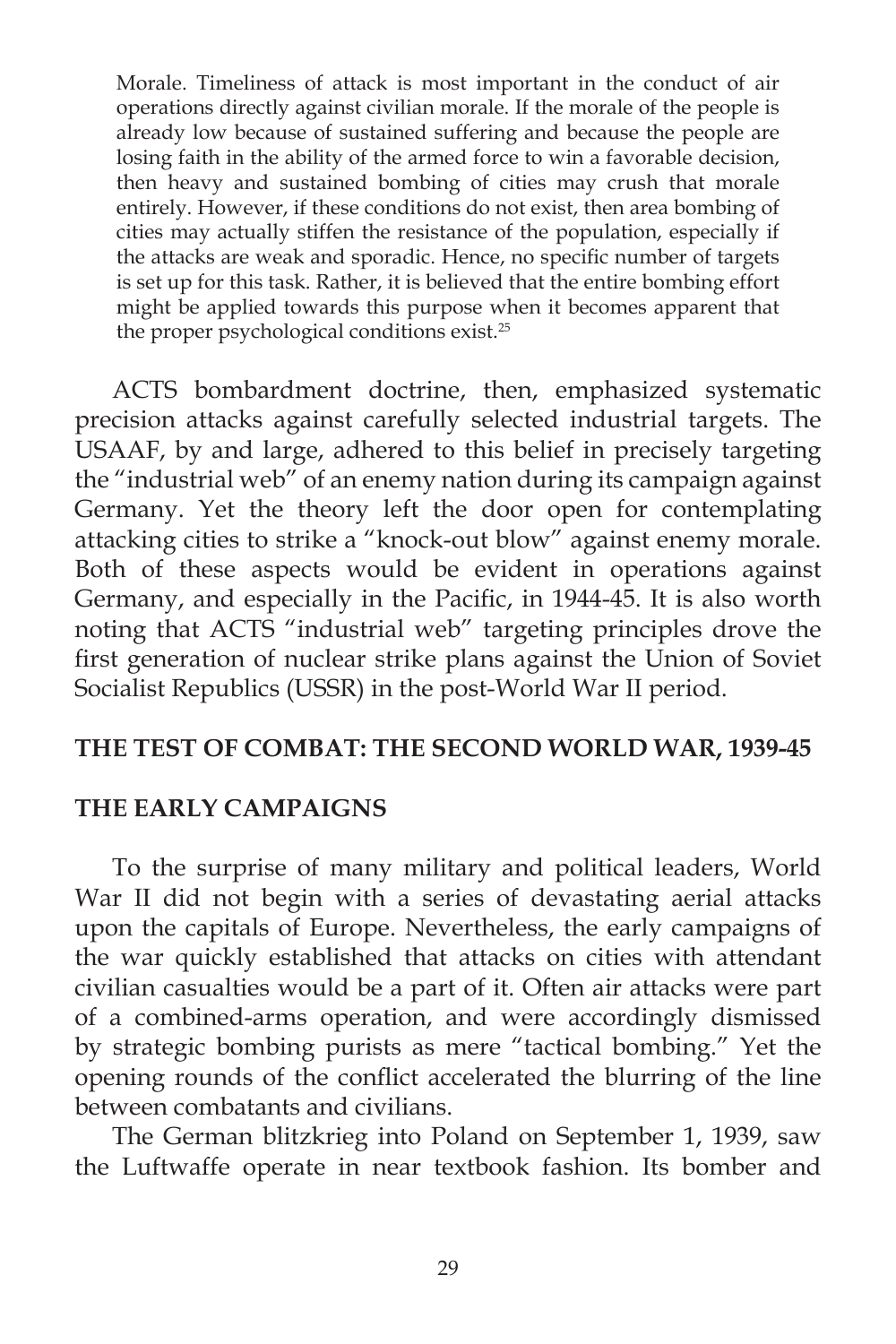fighter units struck at the Polish air force, removing it as a factor in the campaign in a few short days. The Luftwaffe then turned its attention to supporting the mechanized spearheads of the German army with close air support and interdiction strikes. Yet as Warsaw continued to resist, the Luftwaffe's commanders showed themselves quite capable of advocating direct attacks upon population centers. General Wolfram von Richthofen, commanding one of the air corps in that campaign, called for "exploitation of last opportunity for large scale experiment as devastation and terror raid . . . every effort will be made to completely eradicate Warsaw, especially since it will only be a customs office at the border in the future . . . "26 Heavy Luftwaffe raids on Warsaw, as well as artillery shelling and the advance of the German army, all helped precipitate the surrender of the Polish capital. In similar fashion, a heavy raid on Rotterdam, although part of "an attack on a defended part of the city within the front line area,"<sup>27</sup> killed 900 civilians, speeding the collapse of the Netherlands the following May.

 In the air assault against Great Britain, the Luftwaffe was compelled to wage independent air warfare. For the first months of the Battle of Britain, the German air fleets concentrated on attacking coastal convoys, radar stations, and airfields supporting RAF Fighter Command. London and other population centers remained a prohibited zone. The battle against the RAF failed to produce decisive results, and, with good weather necessary for any invasion attempt receding, some Luftwaffe commanders argued for a massive attack against greater London as a means of drawing the remnants of the RAF up to fight. Small groups of German bombers, lost and low on fuel, had already inadvertently bombed central London, and the RAF had launched several raids against Berlin in response. Hitler lifted the prohibition against attacking London, and on September 7, 1940, the full weight of the Luftwaffe's bomber force pounded London's East End. The German success proved transitory. The shift to London removed the pressure on the RAF's airfields and the Germans now operated at a tactical disadvantage. By late September, the German assault slackened, and the Luftwaffe high command chose to execute a vague strategy of "continued military and economic pressure against Britain." While the German U-boat force increased raids on commerce, the Luftwaffe conducted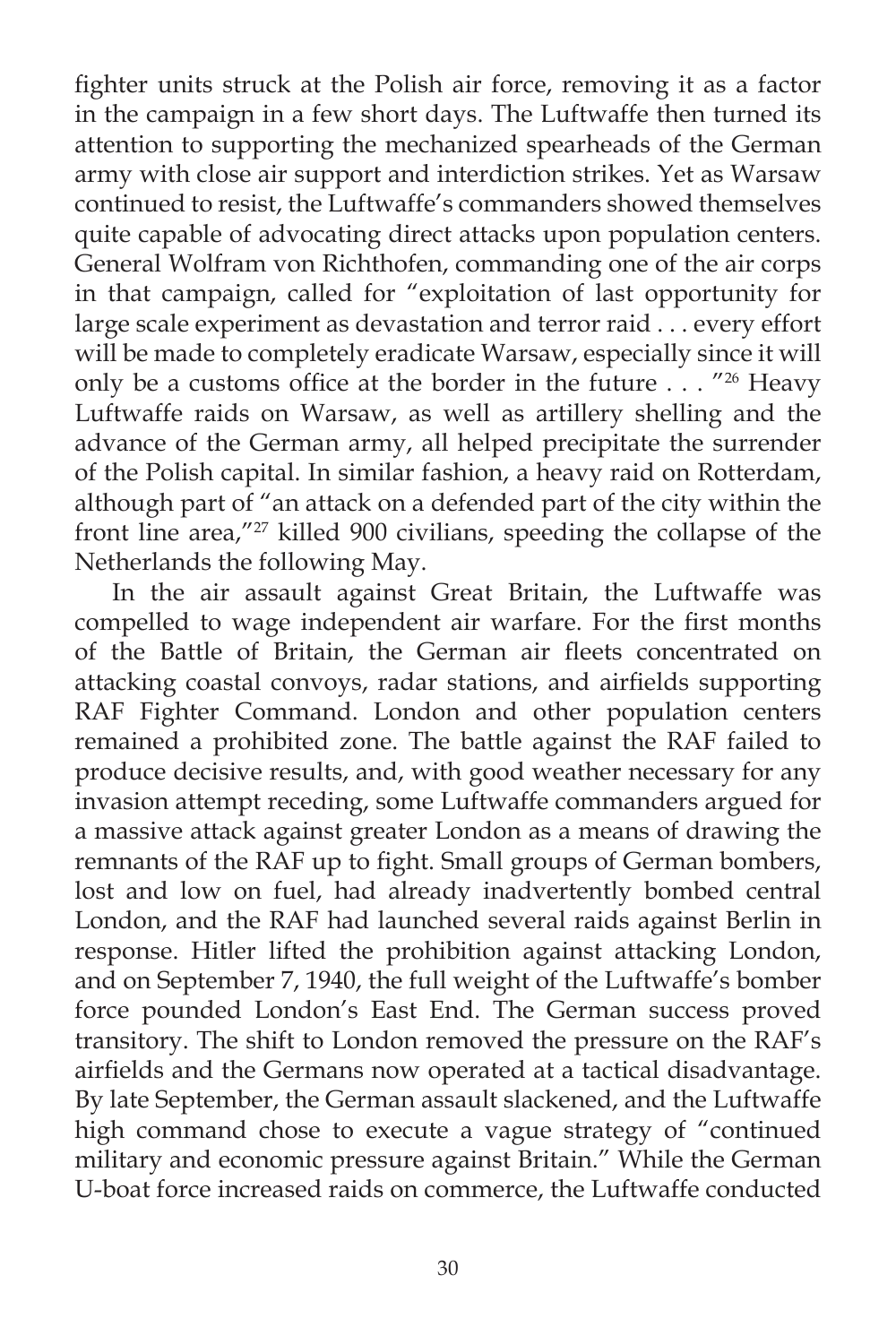a series of night area raids against London and the industrial cities of south and central Britain, most notably Coventry, in November 1940. Although these raids were aimed at destroying military and economic targets writ large, the campaign, known to the British as the "Blitz," seemed aimed directly at civilian morale.

 While the Battle of Britain and the "Blitz" of 1940-41 may justifiably be seen as a slow evolution from an air superiority strategy through "economic warfare" to a campaign of largely indiscriminate night bombing, the later German raids on Great Britain were clearly reprisal raids aimed directly at civilian morale. The 1942 "Baedeker Raids," named after the famous tourist guides, targeted British cultural centers in response to British attacks on quaint Hanseatic seaside towns in March and April of that year. Renewed and very costly attacks on London in 1943 and 1944 were a direct reply to the escalating RAF Bomber Command area attacks, in line with Hitler's policy that "Terror can only be smashed with counterterror."28 And the V-weapons attacks of 1944 and 1945 were undoubtedly intended as pure reprisal or terror campaigns.

 In the campaigns in the Balkans and the Soviet Union, the Luftwaffe was stretched thin supporting the German army, and attacks on major urban areas were few. A notable exception was the bombing of Belgrade in April 1941, aptly named "Operation PUNISHMENT," which killed 17,000 civilians. During the campaign against the USSR, the Luftwaffe diverted scarce resources from army support tasks to striking targets in greater Moscow. Although very few of the Luftwaffe's grandiose plans for strategic bombing of Soviet industry and population centers ever came to pass, proposals for "terror attacks"' against Soviet cities were frequently made by Luftwaffe commanders. The air force leadership also acquiesced to a 1941 proposal to "level Moscow and Leningrad and make them uninhabitable, so as to relieve us of the necessity of having to feed the population through the winter."29

 The relative German lack of success in city destruction should not obscure a more fundamental point. As a recent German commentator on the Allied bombing of German cities concluded:

Scarcely anyone can now doubt that Air Marshal Göring would have wiped out London if his technical resources had allowed him to do so. Speer describes Hitler at a dinner in the Reich Chancellery in 1940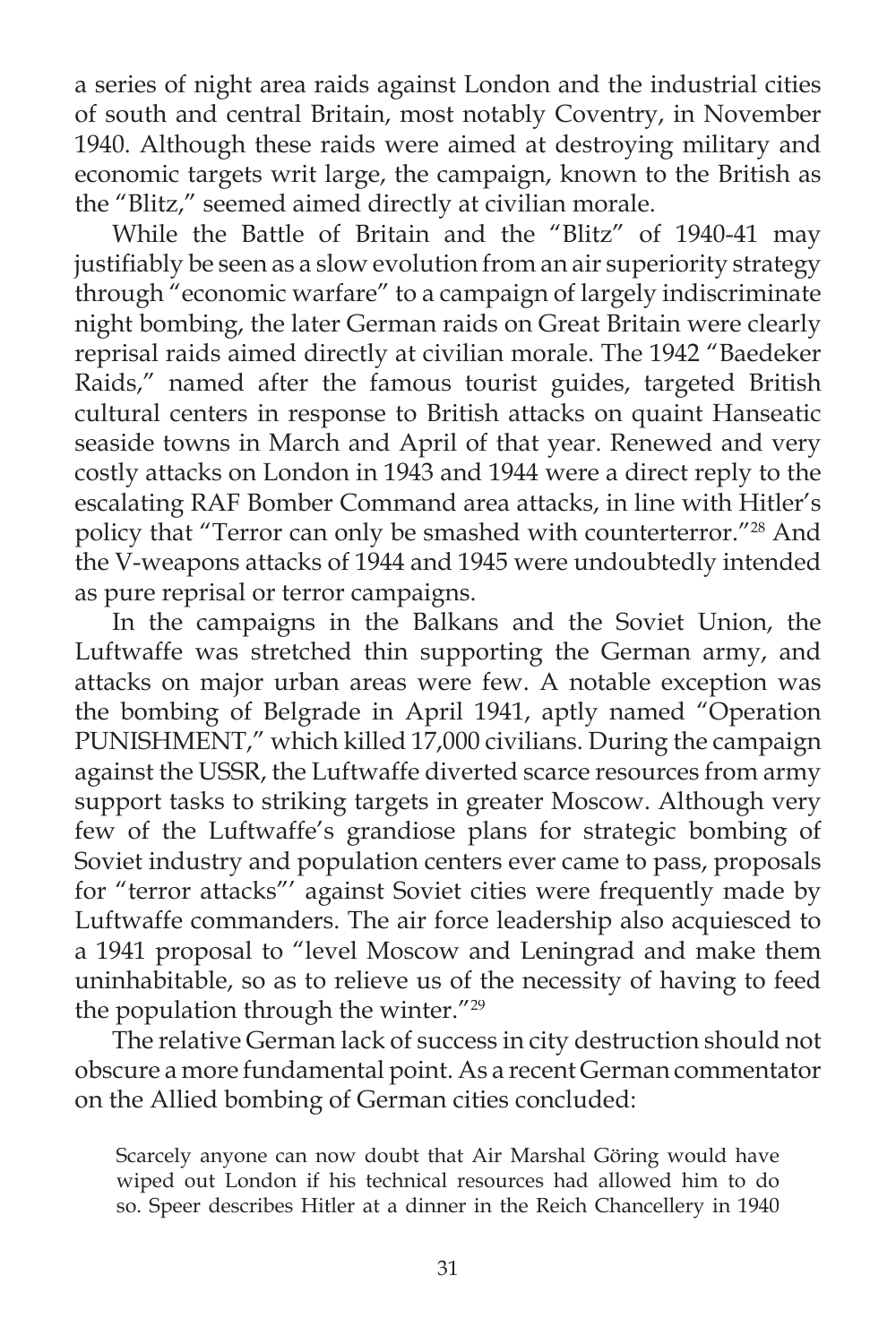imagining the total destruction of the capital of the British Empire: "Have you ever seen a map of London? It is so densely built that one fire alone would be enough to destroy the whole city, just as it did over two hundred years ago. Göring will start fires all over London, fires everywhere, with countless incendiary bombs of an entirely new type. Thousands of fires. They will unite in one huge blaze over the whole area. Göring has the right idea: high explosives don't work, but we can do it with incendiaries; we can destroy London completely. What will their firemen be able to do once it's really burning?" This intoxicating vision of destruction coincides with the fact that the real pioneering achievements in bomb warfare―Guernica, Warsaw, Belgrade, Rotterdam―were the work of the Germans.30

Lack of means, not lack of political will, was the limiting factor in the Luftwaffe's offensives in the early part of the war. The Allied bomber fleets of 1943-45 would not be so constrained.

# **THE STRATEGIC AIR OFFENSIVE AGAINST GERMANY**

 The most sustained "laboratory" for studying the practice and effects of air warfare against cities took place during the air war in Europe, 1939-45.<sup>31</sup> Many historians maintain that only two "campaigns" lasted the entire duration of the war: the Battle of the Atlantic and the strategic air offensive. Both were indispensable contributors to Allied victory. The bombing war encompassed much more than attacks on cities―yet it was these attacks on the civilian populations of Germany (and later Japan) that have raised the strongest emotions and passions. The deaths of nearly one million enemy civilians, the wounding or displacement of millions more, and the devastation of cultural centers such as Nuremberg, Cologne, Dresden, and Tokyo have led many critics to question the bombing campaign's morality, while others debate its military effectiveness. This section of the chapter addresses the course, conduct, and impact of the war on the cities.

# **"THE BRITISH BY NIGHT . . . "**

 Often caricatured as a case of simple "terror bombing," in contrast to the more humane (and more effective) USAAF precision bombing effort, the Night Area Offensive of RAF Bomber Command stands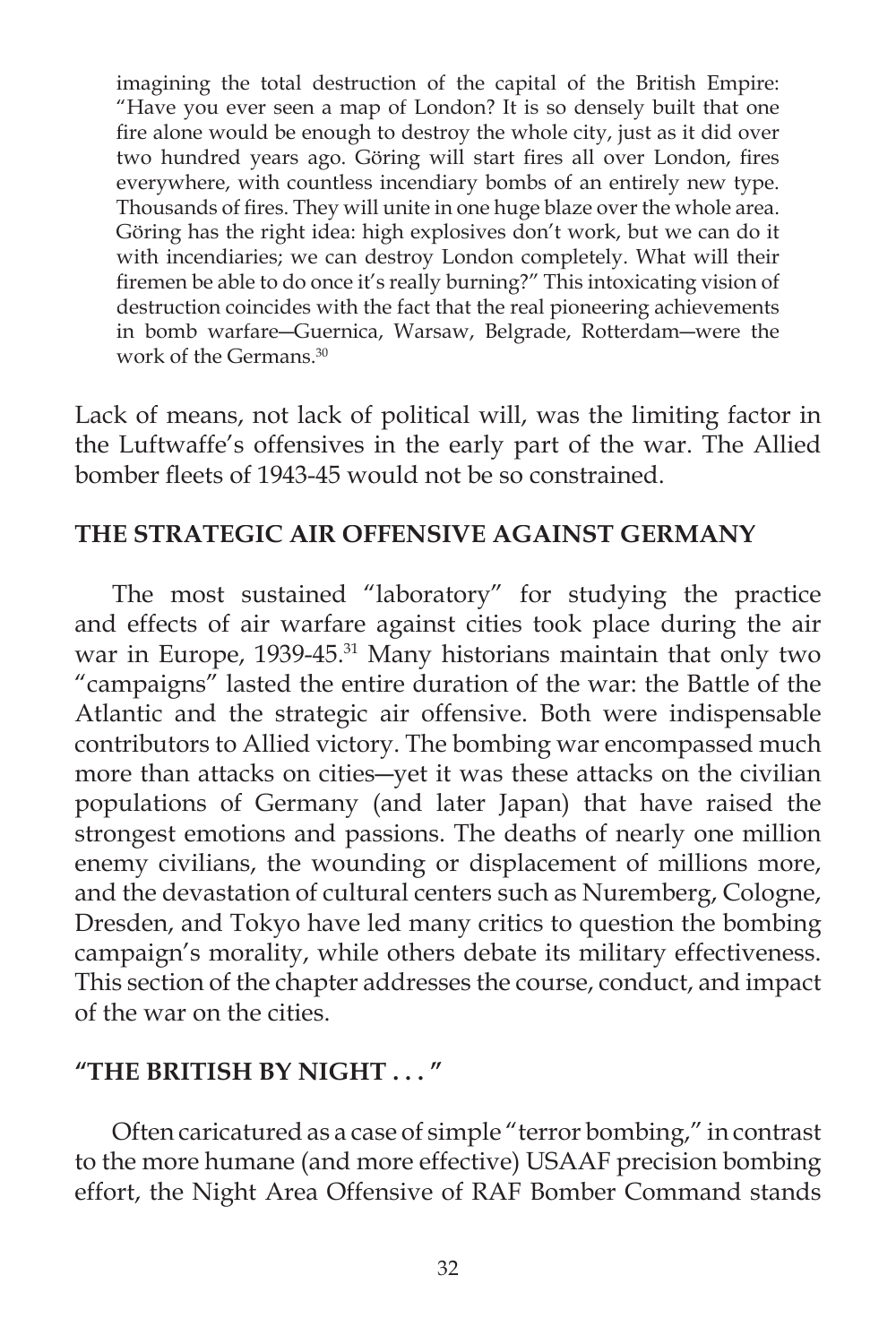as one of the clear pre-nuclear antecedents of the concept of MAD. Recent analyses of the campaign reveal a far more complex story of political pressures, technical limitations, and increasing effectiveness and flexibility, as well as the more traditional explanations focusing on the desire to shatter the morale of German workers through a systematic "de-housing" campaign.<sup>32</sup> Many accounts focus on the personality and motivations of Bomber Command's controversial commander, Air Chief Marshal Sir Arthur "Bomber" Harris, although the essential elements of the "morale-busting" campaign predated his tenure.

 As noted earlier, Bomber Command was built up during the 1930s as a deterrent force. It possessed a considerable number of aircraft, but soon proved ill-equipped to carry out a sustained air offensive against Germany. Although the Air Staff had produced a detailed series of contingency bombing plans aimed at attacking German industry, known as the "Western Air Plans," the Command's ability to carry them out proved meager. Bomber Command at the time was equipped with mediocre twin-engine medium bombers, described by one airman as "not the sort of vehicle in which to go pursue the King's enemies."33 Unescorted daylight bombing resulted in prohibitive losses during the first months of the war, and the force was compelled to begin operating at night. Its forays into Germany proved woefully incapable of deterring or delaying the German blitzkrieg in Scandinavia and the West, and the commitment of bomber squadrons to desperate daylight attacks on the Meuse River crossings in May 1940 led to crippling losses.

 The German conquest of France in June 1940, left Britain alone and virtually incapable of conducting offensive warfare against the Third Reich. Britain's leadership had little choice but to look to the air weapon as the means of carrying on the war. Domestic political, diplomatic and military arguments all supported launching a powerful strategic air offensive. As early as July 1940, Winston Churchill wrote to Britain's Minster of Aircraft Production:

We have no Continental Army which can defeat German military power. The blockade is broken, and Hitler has Asia and probably Africa to draw from . . . But there is one thing that will bring him back and bring him down, and that is an absolutely devastating, exterminating attack by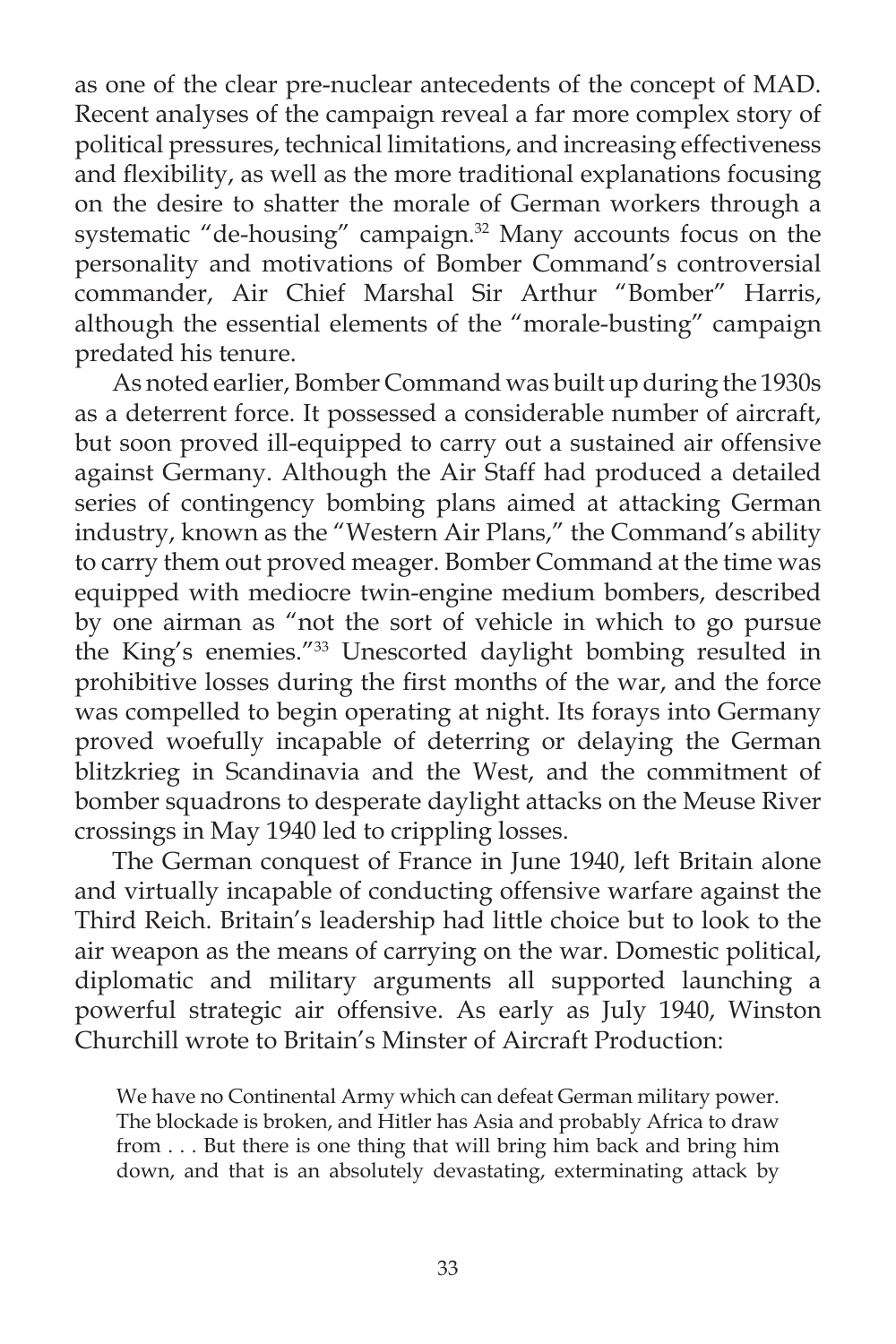very heavy bombers from this country upon the Nazi homeland. We must be able to overwhelm him by this means; without it I do not see a way through.<sup>34</sup>

 Throughout late 1940 and 1941, Bomber Command gamely attempted to carry the war to the German heartland, attacking key industrial and military targets. But attacking at night also greatly limited bombing accuracy, and the failure of the Command to invest in target finding capabilities prior to the war was now making itself felt. Things came to a head with the release of the Butt Report in August 1941. This report was a statistical analysis of raids into Germany during June and July of that year. Of the crews who had claimed to have actually hit their targets, it concluded that only one in three got within five miles of the aiming point. In attacks against the vital Ruhr industrial region, the ratio was closer to one in ten.35

 Reaction within the government, the Air Staff, and Bomber Command itself was mixed. Some chose to disregard the gloomy tidings, while Churchill began to temper his earlier enthusiastic advocacy of aerial bombardment. Also evident was a gradual shift within the RAF leadership away from precision raids on specific objectives and towards more general "area" attacks on cities. In the process, there was a discernible return to Trenchardian formulas about the "morale" effect of bombing the civilian workforce. An Air Staff memorandum of September 1941 bluntly maintained,

The ultimate aim of the attack on a town area is to break the morale of the population which occupies it. To ensure this we must achieve two things; first, we must make the town physically uninhabitable and, secondly, we must make the people conscious of constant personal danger. The immediate aim, is therefore, twofold, namely, to produce (i) destruction, and (ii) the fear of death.36

Other official memoranda, as well as analysis conducted by Churchill's scientific advisor, reflected and fueled this shift from an industrial targeting campaign to an area "de-housing" strategy. There is little doubt that the Command was at low ebb in early 1942, although quantitative and qualitative improvements in its training and equipment were beginning to make themselves felt. In late February, the hard-driving Harris took over RAF Bomber Command.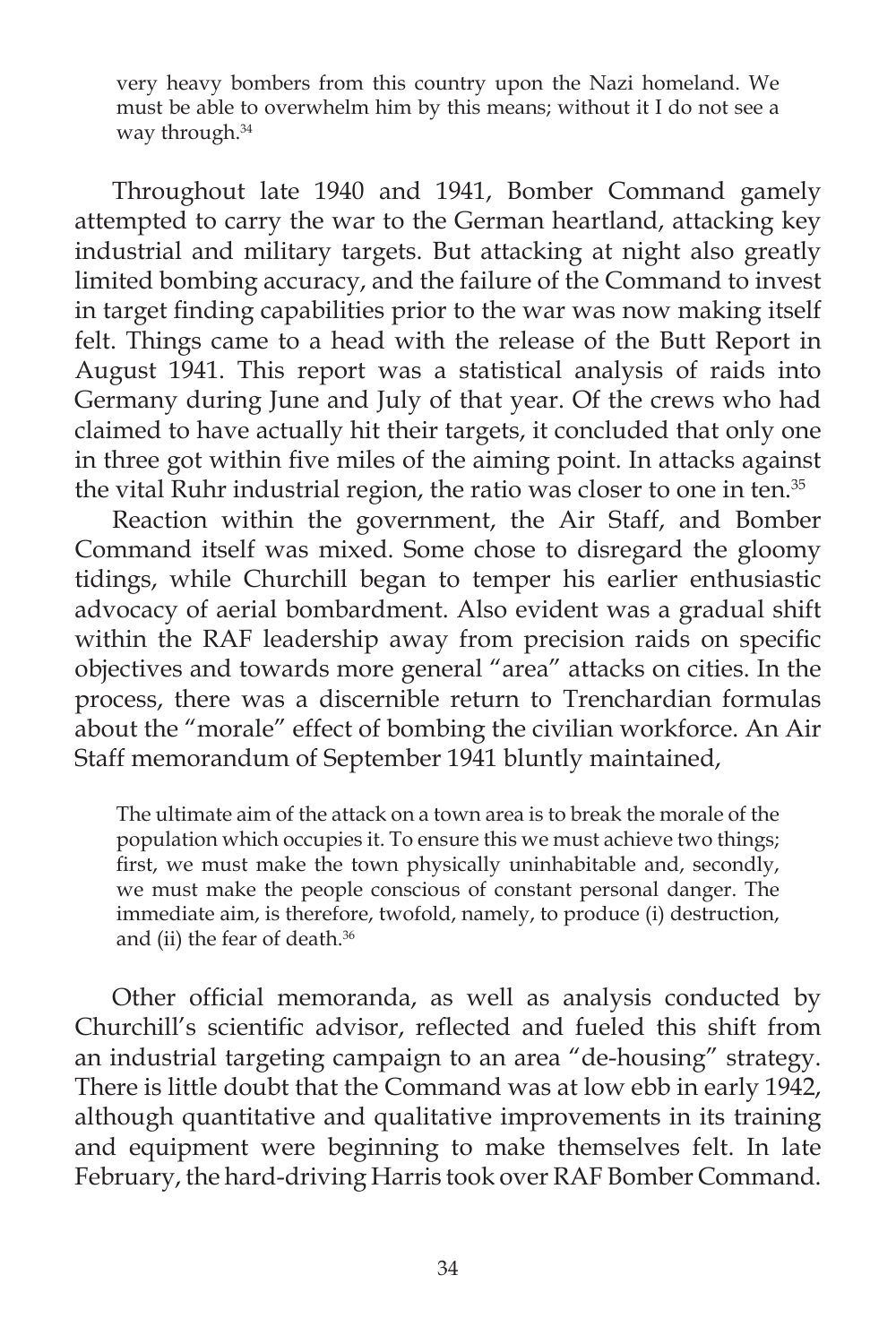Harris may not have devised the area offensive, but there is no doubt that he worked to make it a reality with singleminded persistence. He set about improving the status of his command by launching heavy attacks on several German targets―including Lübeck and Rostock―while building up his forces for the "Thousand Plan," an attempt to put 1,000 heavy bombers over a target in a single night. He accomplished this over Cologne in May 1942 by stripping the training establishments of every operational aircraft. The prestige of his command rebuilt, Harris patiently modernized and built up his forces with large numbers of the new Halifax and Lancaster bombers (the latter capable of carrying some 10 tons of bombs). In March 1943, Harris launched the 4-month Battle of the Ruhr against Germany's industrial heartland. His philosophy was consistent with that of the Air Staff and the civilian leadership. The Ruhr cities housed many industries vital to the Third Reich's war effort. The attacks were aimed not at the specific factories, however, but at the city centers and workers' housing.

 Harris's policy peaked in effectiveness with a 3-day series of attacks in Hamburg in July 1943. Operation GOMORRAH was unusually successful due to a combination of factors. The British neutralized the usually efficient German defenses by swamping their radar with tinfoil strips, largely blinding German night fighter and antiaircraft batteries. A severe drought in the summer of 1943 lowered water levels and rendered the old city tinderbox-dry. The city was easy to locate and Harris's bombers achieved unprecedented concentration over the target. The attacks culminated on July 27, 1943, when the already heavily damaged city endured the first "firestorm" in human history, with winds of over 150 miles per hour and temperatures of 1000 degrees Centigrade. Hamburg's police chief offered this description of the effect:

In a built-up area the suction could not follow its shortest course, but the overhead air stormed through the streets with immense force taking with it not only sparks but burning timber and roof beams, so spreading the fire further and further, developing in a short time a fire typhoon such as was never before witnessed, against which every human resistance was quite useless.37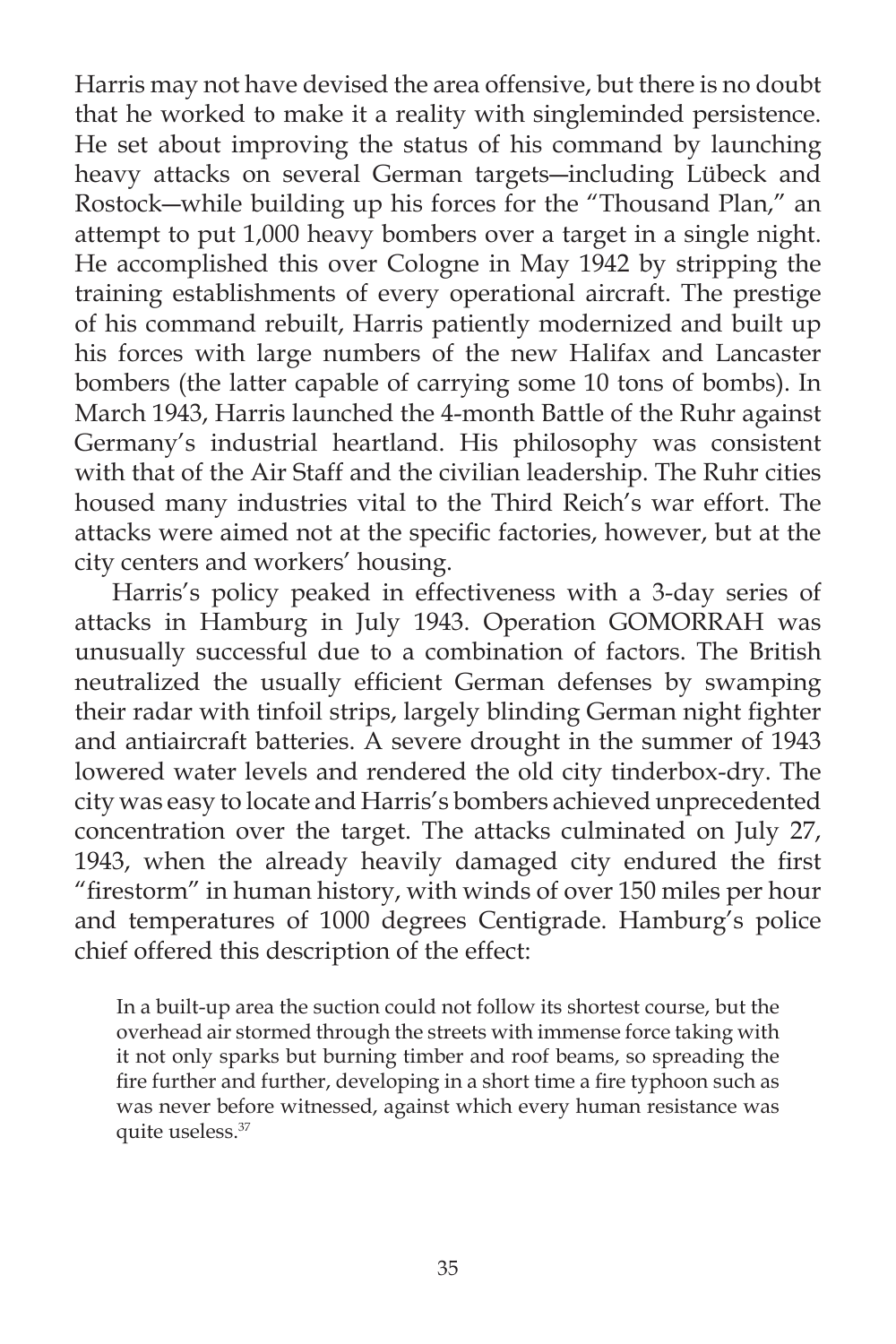Some 40-50,000 civilians perished, although accurately estimating the total proved difficult. Rescue personnel found concrete air raid shelters filled only with fine grey ash. A stunned Luftwaffe bomber commander, noting the effectiveness of the RAF's incendiaries, noted, "For half a year we bombed London, and still London is not in ruins. For 3 days they bombed Hamburg―and Hamburg is *kaputt*!"38 German political leaders were equally grim. Armaments Minister Albert Speer later asserted, "Hamburg put the fear of God into me," and maintained that six additional raids on that scale would "bring Germany's armaments production to a total halt."39 Other Nazi leaders referred to the event simply as "*die Katastrophe*."

 Fresh from his triumph in the Hamburg raids, Harris now turned his force against the Reich capital. He predicted, "We can wreck Berlin from end to end if the USAAF will come in on it. It will cost us between 400-500 aircraft. It will cost Germany the war." Throughout the winter of 1943-44, Bomber Command attempted to make Harris'ss prediction a reality. Yet the so-called "Battle of Berlin" proved a defeat for Harris and RAF Bomber Command. Berlin, although undoubtedly a vital target, proved difficult to damage sufficiently, and the rejuvenated German night defenses exacted a fearsome toll on Harris's squadrons.

 Throughout it all, Harris's faith in the area offensive never wavered. Even as his command acquired the technical ability to hit precision targets, Harris refused to budge from his conviction that area attacks were the most effective means of breaking German powers of resistance. In October 1943, Harris, in a message to his superior, stated his position with absolute clarity:

The aim of the Combined Bomber Offensive . . . should be unambiguously and publicly stated. That aim is the destruction of German cities, the killing of German workers and the disruption of civilised community life throughout Germany.

It should be emphasized that the destruction of houses, public utilities, transport and lives, the creation of a refugee problem on an unprecedented scale, and the breakdown of morale both at home and at the battle fronts by fear of extended and intensified bombing, are accepted and intended aims of our bombing policy. They are not by-products of attempts to hit factories.40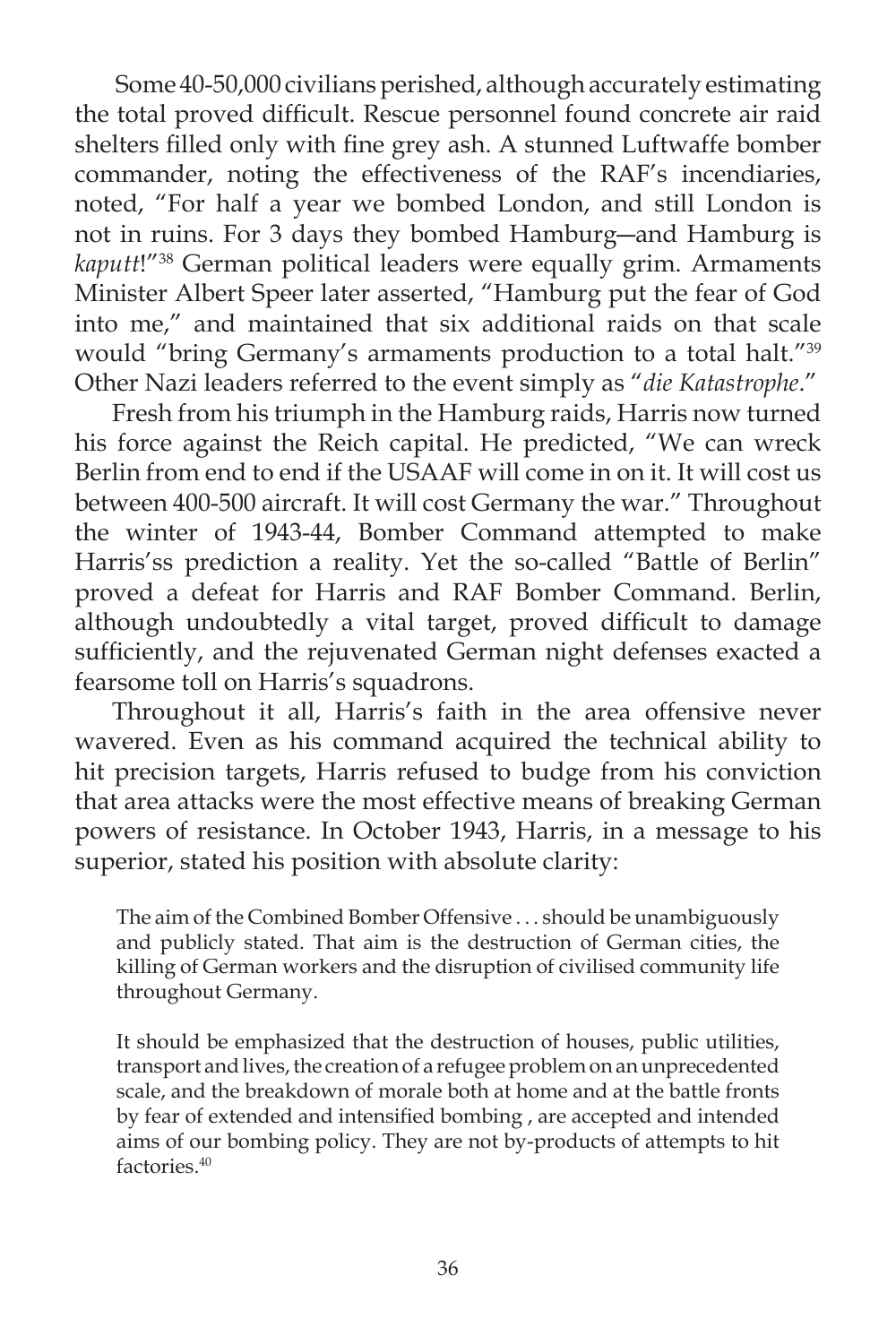He even argued, somewhat disingenuously, that his bombers were incapable of hitting small targets, which he in any case derided as "panaceas." Harris came perilously close to insubordination in his fixation on the area offensive, although it must be noted that his command did ably execute the 1944-45 campaigns against transportation and oil targets which supported the OVERLORD invasion and the Allied drive across western Europe. Yet, whenever possible, Harris continued to conduct area attacks against German cities, and would do so until the very last months of the war.

 By that time Harris's Bomber Command had evolved into a very effective instrument of war. Anxious both to assist the Red Army in its advance against the tottering German army on the eastern front and to speed the German collapse, Churchill pressed the Air Staff to strike major urban targets in eastern Germany, including Berlin, Leipzig, and Dresden.<sup>41</sup> On the night of February 11-12, 1945, Dresden suffered one of the worst air attacks in history. Though often described as an "open" or "undefended" city, Dresden was neither. Its status, however, as an industrial target was minimal. The human cost of the raid was ghastly, and the fact that the city was filled with refugees fleeing the Red Army added to the horror. Particularly in hindsight, the raid seemed a case of promiscuous overkill, coming so close to the eventual German surrender less than three months later. It should remembered, however, that the supposedly "finished" Germans had recently shocked the Allies by launching the Ardennes offensive, and that RAF Bomber Command lost hundreds of aircraft in action after the Dresden raid. Nevertheless, Dresden was a turning point in popular perceptions about the bombing offensive.

With considerable understatement, one of the RAF Official Historians noted, "At the end of the war public opinion turned away from bombing which, especially in Britain, it had once so strongly supported."<sup>42</sup> Churchill was already distancing himself from the attack on Dresden within days of the raid. Harris's aircrews were denied a special campaign medal, although by most objective assessments, they certainly deserved one. Harris himself was conspicuously snubbed in the postwar Honours List. The postwar government preferred to view the area offensive as the product of an overzealous commander afflicted with tunnel vision, instead of a carefully considered, albeit harsh, wartime policy which had enjoyed broad support in government and public circles.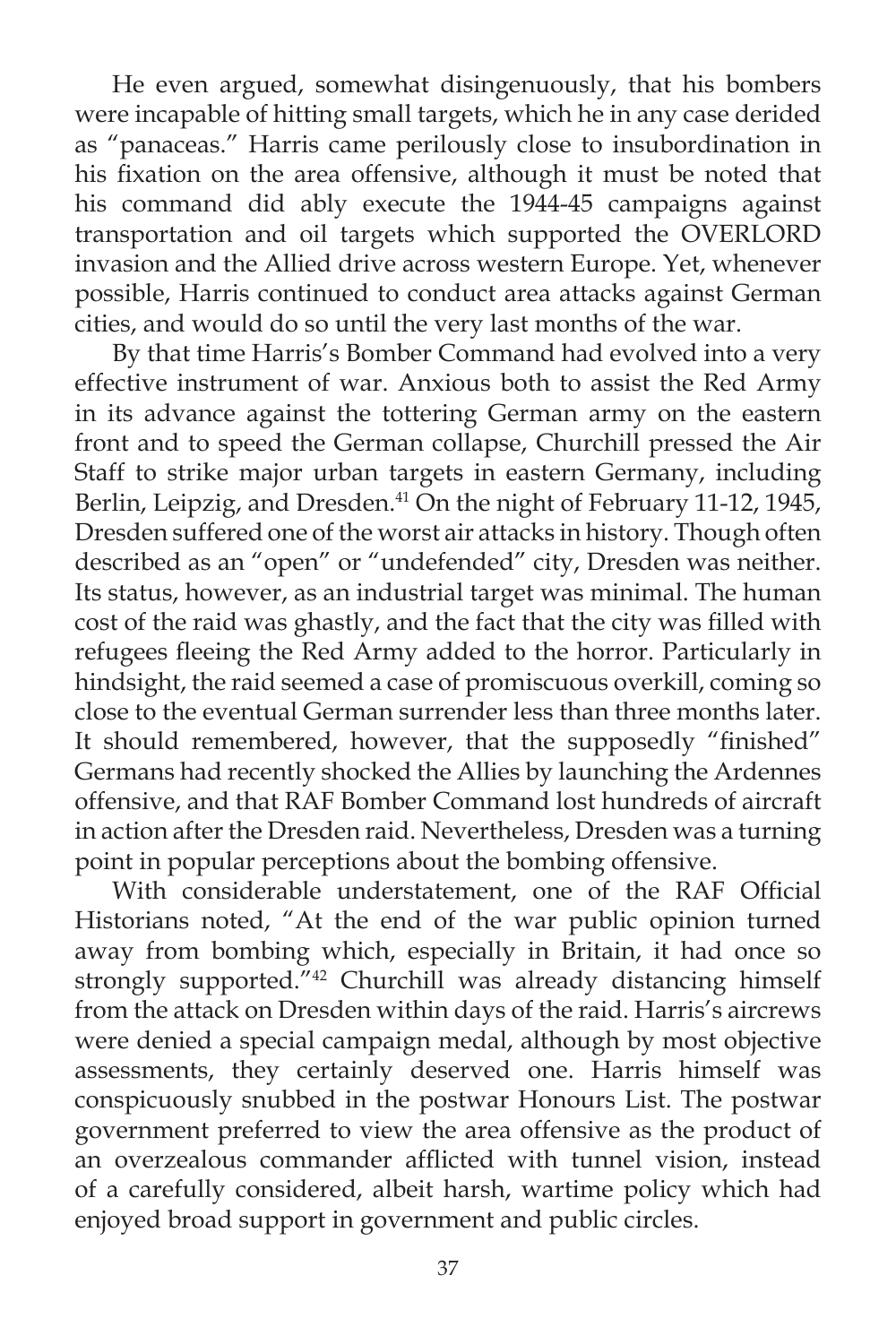Assessing the effectiveness of the campaign remains a very complex task. Critics of the bombing campaign fall into two broad categories: those who believed it inefficient and ineffective, and those who saw it as immoral. It is certainly true that German morale did not "collapse" under the assault. The German civilian population suffered tremendous hardships, but "stuck stolidly to their lathes and benches." The German war economy proved robust enough to absorb even the catastrophic damage to cities such as Hamburg, while Berlin, although battered, continued to function as a center of industry and government. The investment in the bomber offensive was staggering. Estimates range as high as one-third of the entire British war effort went, directly or indirectly, to Bomber Command. The campaign cost the lives of some 50,000 Bomber Command aircrew. Some wartime critics, mostly clerics and intellectuals, criticized the offensive as brutal and lawless. One military commentator called it "the most barbaric, and unskilled, way of winning a war that the modern world has seen."43 Max Hastings, one of the most eloquent critics of the bomber offensive, summed it up thusly: "The cost of the bomber offensive in life, treasure and moral superiority over the enemy tragically outstripped the results that it achieved."<sup>44</sup>

Recent analysis has focused on the tremendous indirect benefits of the bomber offensive to the Allied war effort. Dispersal of German industry sacrificed economies of scale, and millions of able-bodied Germans were engaged in air defense or rebuilding projects. By 1943-44, the combined bomber offensive seriously distorted German strategic planning, industrial production, and military force structure and deployments. For example, the need to defend German cities displaced desires to renew the offensive in the USSR or carry the fight to the enemy on the high seas. $45$  The city-busting campaign sparked an almost irrational desire on the part of the Nazi leadership for revenge. The Luftwaffe squandered much of its bomber force in reprisal attacks against London, while German industrial production, scientific and technological resources were wastefully diverted to the V-weapons. The Germans manufactured an estimated 24,000 fighter aircraft. One historian concluded, "Thus, just in terms of Vweapons alone, 'area' bombing achieved an enormous dislocation of the German war effort of real consequence to the war's outcome."46

The RAF's bomber forces were built up in the 1930s in hopes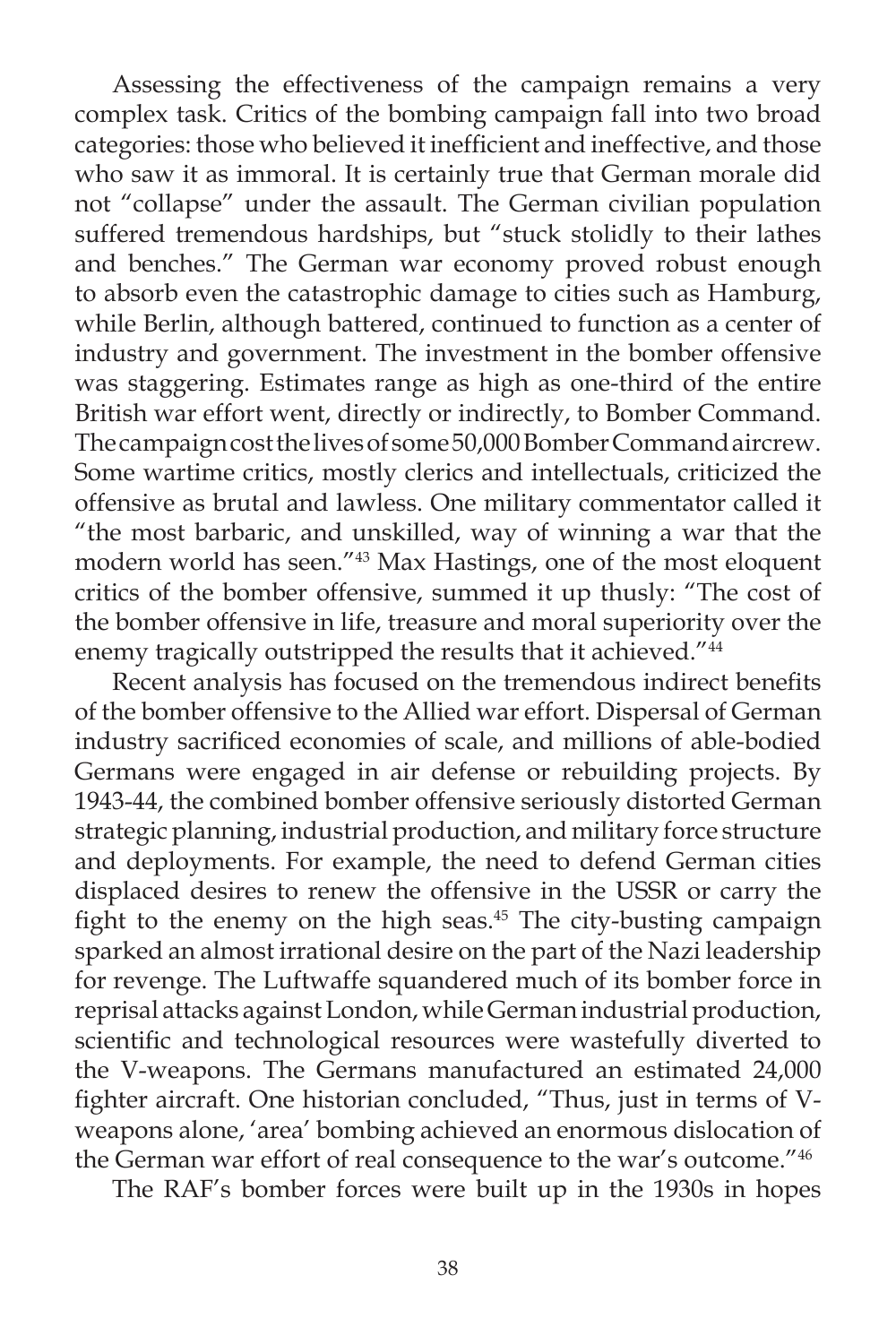of deterring a future adversary. This they failed to do, and their subsequent attempt to win the ensuing war through air attacks on cities remains bedeviled by controversy.

# **" . . . AND THE AMERICANS BY DAY"**

The U.S. Army Air Forces entered the European war with a strong belief in the efficacy of the strategic bombing concepts crafted at Maxwell Field and "operationalized" as AWPD-1, the so-called "Air Plan that Defeated Hitler." As discussed earlier, this plan called for a force of four-engined bombers sufficient to destroy 154 key targets in the German war economy. The targets would not be the large urban areas, but specific factory complexes. The American air planners believed that, once the 8th Air Force was built up in Great Britain, it would exert a significant and perhaps decisive impact on the German ability to wage war.<sup>47</sup> Yet the necessity of diverting resources to the Mediterranean in the fall of 1942 slowed the buildup, and it was not until the January 1943 Casablanca conference that the guiding principles for undertaking a truly "combined" bomber offensive were formulated. The USAAF successfully resisted British pressure to join in the night area offensives, and the two Allies agreed to pursue a loosely coordinated policy of "bombing around the clock."

 By early 1943, General Ira Eaker's 8th Air Force was able to begin deep daylight penetration against German targets. These targets were aircraft assembly plants, ball-bearing manufacturing centers, rail yards, and ports. All were consistent with the industrial web targeting philosophy developed at ACTS. Unescorted daylight bombing of these targets proved too costly to continue. Although German fighter and ball-bearing production was disrupted, the results did not justify the heavy losses incurred. In the wake of the "Fall Crisis" culminating in the disastrous October 14, 1943, raid on the ball-bearing factories at Schweinfurt, daylight penetrations into Germany were suspended until long range fighter escort became available.

With the arrival of P-51 Mustang long-range fighters in early 1944, the American daylight bombing effort entered its most important phase. Again, the targets were key industrial complexes.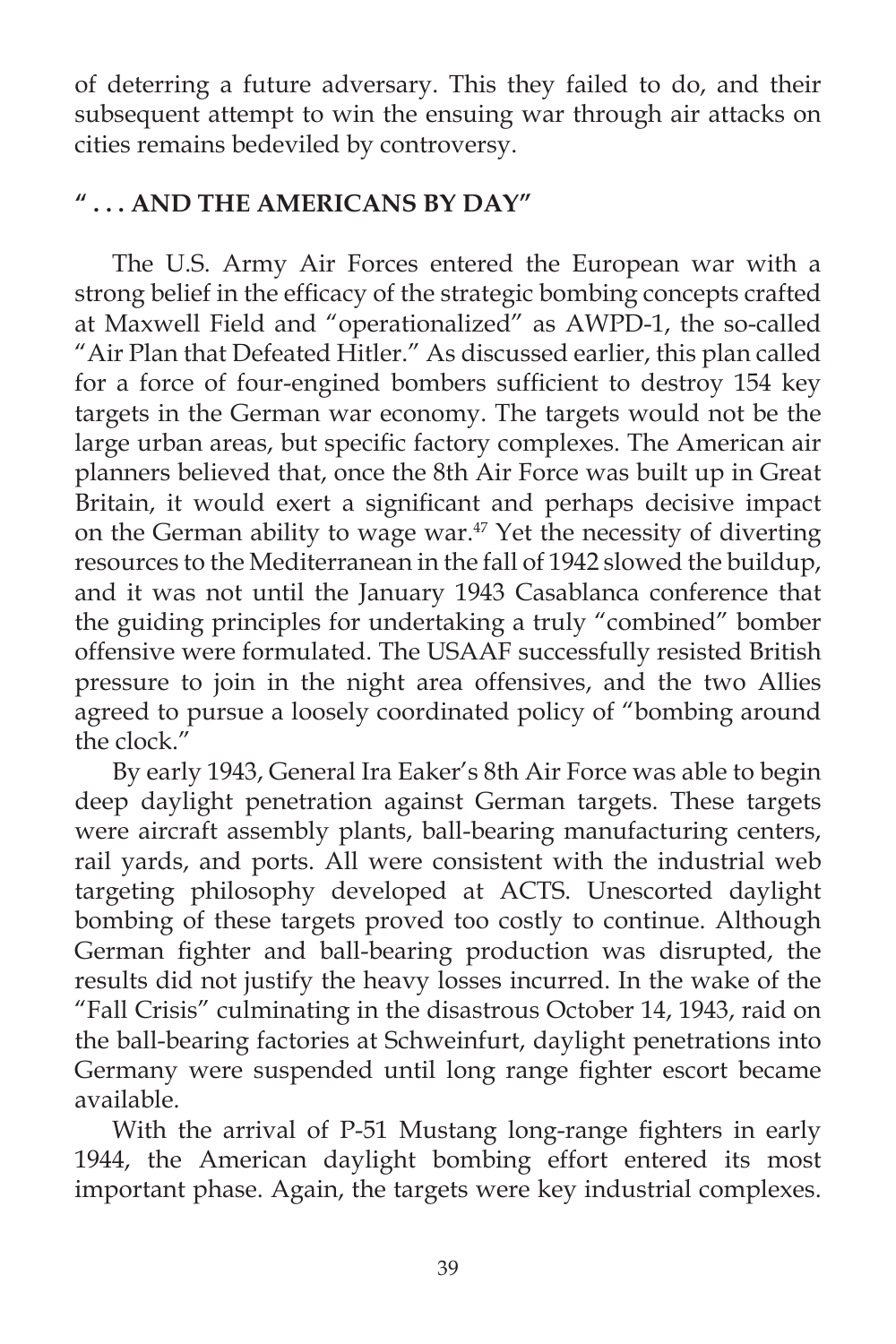In some cases, such as the March 4, 1944, daylight raid on Berlin, the objective was to force the Luftwaffe fighters into the air so they could be engaged and destroyed by the aggressive USAAF fighter escort. The practice of using the bombers as "bait" for German fighters was controversial, but undeniably effective. The German day fighter arm was shattered in the spring of 1944, greatly assisting both the continuation of the combined bomber offensive and the success of the Normandy invasion in June 1944.<sup>48</sup>

 The USAAF continued its precision campaign against the synthetic oil industry and transportation targets. The transportation offensive primarily targeted the important German marshalling yards. Some commentators have argued that the attacks on marshalling yards were little more than thinly-disguised area attacks.49 Indeed, the "precise" nature of the USAAF effort in the fall of 1944 became a casualty of technical problems, European weather, and lack of current intelligence on the state of the German war economy. In short, USAAF "precision" attacks began to resemble RAF "area" attacks. And in the final months of the war, the Allied air leadership contemplated a series of raids on cities and transportation targets, known as THUNDERCLAP and CLARION respectively, that harkened back to the belief expressed in AWPD-1―that an overwhelming blow, at the right time, could shock an enemy nation into collapse.50 THUNDERCLAP was never executed in toto, but the USAAF did participate in the Dresden raids and also launched a mass raid on Berlin on March 3, 1945.<sup>51</sup> Yet on balance, the USAAF attempted to adhere to its prewar philosophy of precision targeting, even if the massive urban destruction inflicted by many of these raids seemed to belie that intent. Eaker, in voicing his reservations about the CLARION proposal, stated, "We should never allow the history of this war to convict us of throwing the strategic bomber at the man in the street."52 Historian Conrad Crane concludes, "Although theory did exceed technology, American airmen in Europe did the best with what they had."<sup>53</sup> Yet another historian's verdict is somewhat less generous: the USAAF leaders "judged themselves by their motives rather than their results."54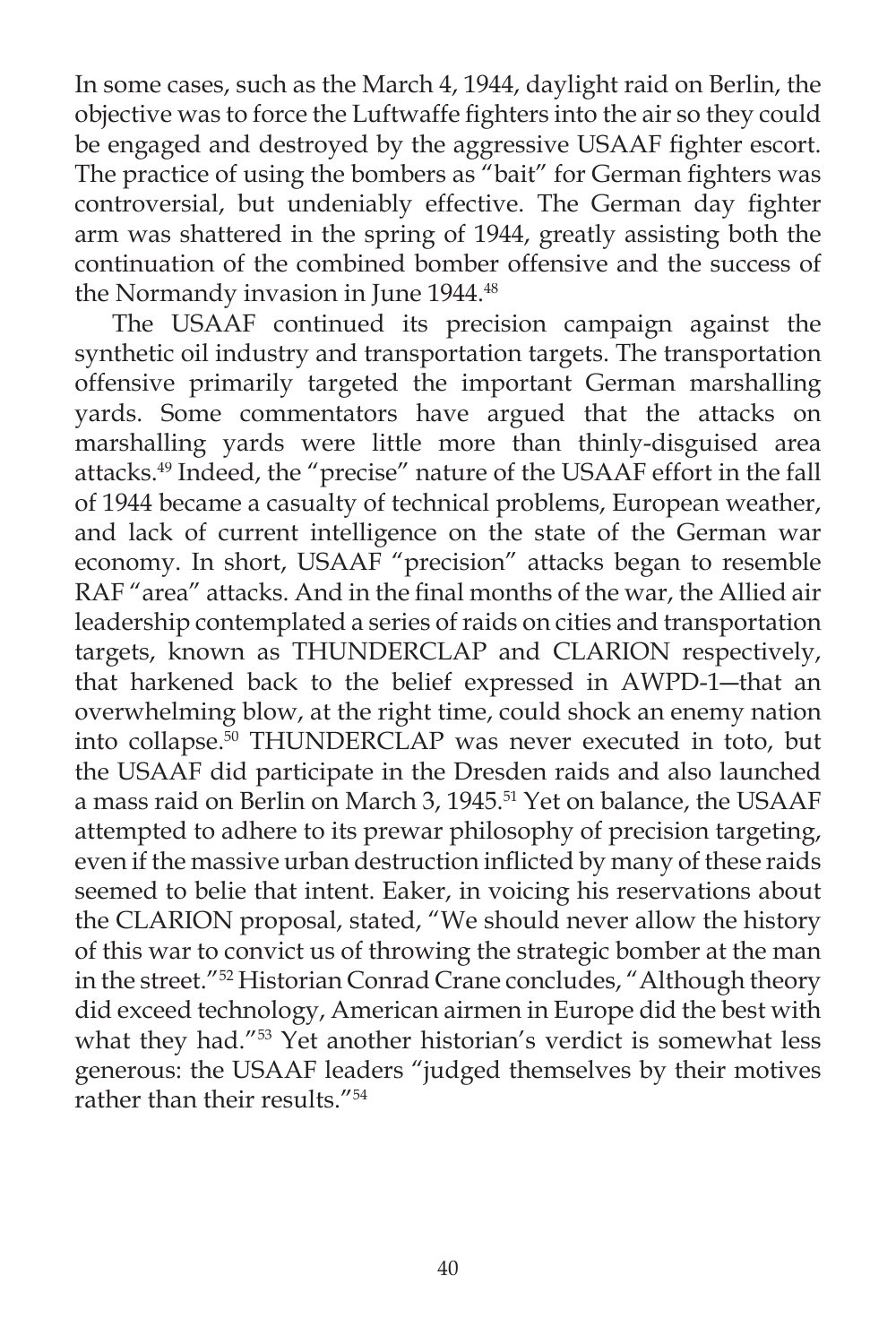# **THE USAAF IN THE PACIFIC**

 Along with the RAF night area offensive, the USAAF's incendiary campaign against the Japanese home islands in 1944-45 stands as the last "milestone" in the prehistory of MAD. This series of devastating raids on Japanese industrial and population centers was perhaps the ultimate in non-nuclear urban air attack. By most accounts, the March 1945 fire raid on Tokyo was more destructive and lethal than either the Hiroshima or Nagasaki atomic strikes. USAAF strategic bomber forces in the Pacific operated under the direct control of General Henry H. "Hap" Arnold instead of the theater commanders, foreshadowing the later organization of Strategic Air Command. And the campaign ended with the first use of atomic weapons against enemy targets.

By late 1944, the war in the Pacific had progressed to the point where the Japanese home islands could come under direct air attack. A bloody amphibious invasion of the Marianas secured bomber bases on the islands of Saipan, Tinian, and Guam. Large numbers of the still untested and temperamental B-29 "Superfortress" were available to conduct the assault. By this late point in the war, a U.S. Navy submarine blockade of Japan had virtually strangled the industries of the home islands, yet, as the Allied forces approached, Japanese resistance grew ever more determined and fanatical. Amid concerns about mounting war weariness at home, American planners prepared to execute the final phases of the strategy for defeating Japan; blockade, strategic air assault, and amphibious invasion.<sup>55</sup>

 The bombing of Japanese cities had been widely discussed by U.S. civilian and military policymakers even prior to Pearl Harbor. George C. Marshall noted in November 1941 that "if war with the Japanese does come, we'll fight mercilessly. Flying Fortresses will be dispatched immediately to set the paper cities of Japan on fire. There won't be any hesitation about bombing civilians―it will be all-out."56 President Franklin Roosevelt was equally determined to bomb the Japanese home islands and even risked two of the U.S. Navy's precious aircraft carriers to launch the Doolittle Raid on Tokyo in April 1942.

 Despite such high-level interest in carrying the war directly to the civilian population, it was not until 1944 that an actual strategic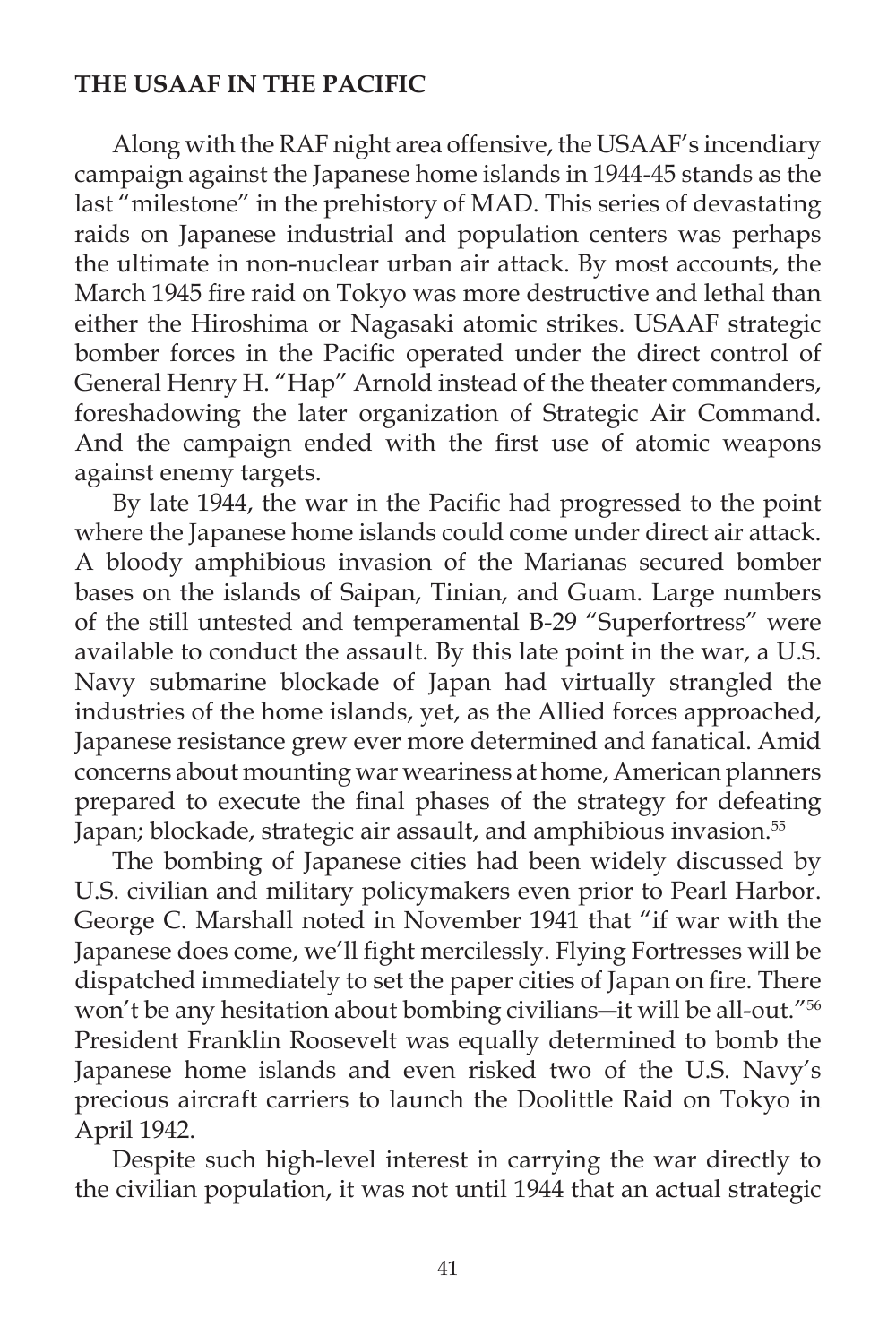campaign was underway. The early B-29 raids on Japan, from bases in China and, later, the Marianas, were conventional precision raids on industrial targets, primarily the aircraft industry. Yet for a variety of reasons, these attacks did not have the desired effect. The B-29 and its untested equipment and engines suffered from a host of teething troubles, and the jet stream above Japan played havoc with high altitude precision bombing.

The notoriously impatient Arnold fired several commanders, including General Haywood Hansell, one of the pioneers of daylight precision bombardment. After many failed attempts to improve precision bombing, Arnold ultimately turned to General Curtis E. LeMay. LeMay had proven to be a skilled leader and a tactical innovator during his time in the European theater and was not above jettisoning approved tactics and techniques in order to fulfill his boss's desires. Arnold and the senior AAF leadership had already concluded that area attacks would be more effective in destroying dispersed Japanese industry and killing Japanese workers.<sup>57</sup> LeMay decided to attack at low level at night, with a largely incendiary bombload. He eventually removed most of the guns from the B-29s so that they could carry more bombs. Adopting these tactics improved accuracy and reduced the strain on the B-29s fragile engines. Flying at night rendered Japanese air defenses less effective.

 LeMay's policy proved terribly effective during Operation MEETINGHOUSE, a mass nighttime incendiary raid on Tokyo on March 9-10, 1945. LeMay's bombers stoked a conflagration that killed nearly 100,000 civilians. The B-29 wing commander leading the raid later recalled,

I watched block after block go up in flames until the holocaust had spread into a seething, swirling ocean of fire, engulfing the city below for miles in every direction. True, there is no room for emotions in war. But the destruction I witnessed that night over Tokyo was so overwhelming that it left a tremendous and lasting impression with me.<sup>58</sup>

Superfortress crews never forgot the stench of burning human flesh that rose from the city below. Many resorted to wearing oxygen masks. Sixteen square miles of the city were completely burned out. Photographs taken shortly after the raid are virtually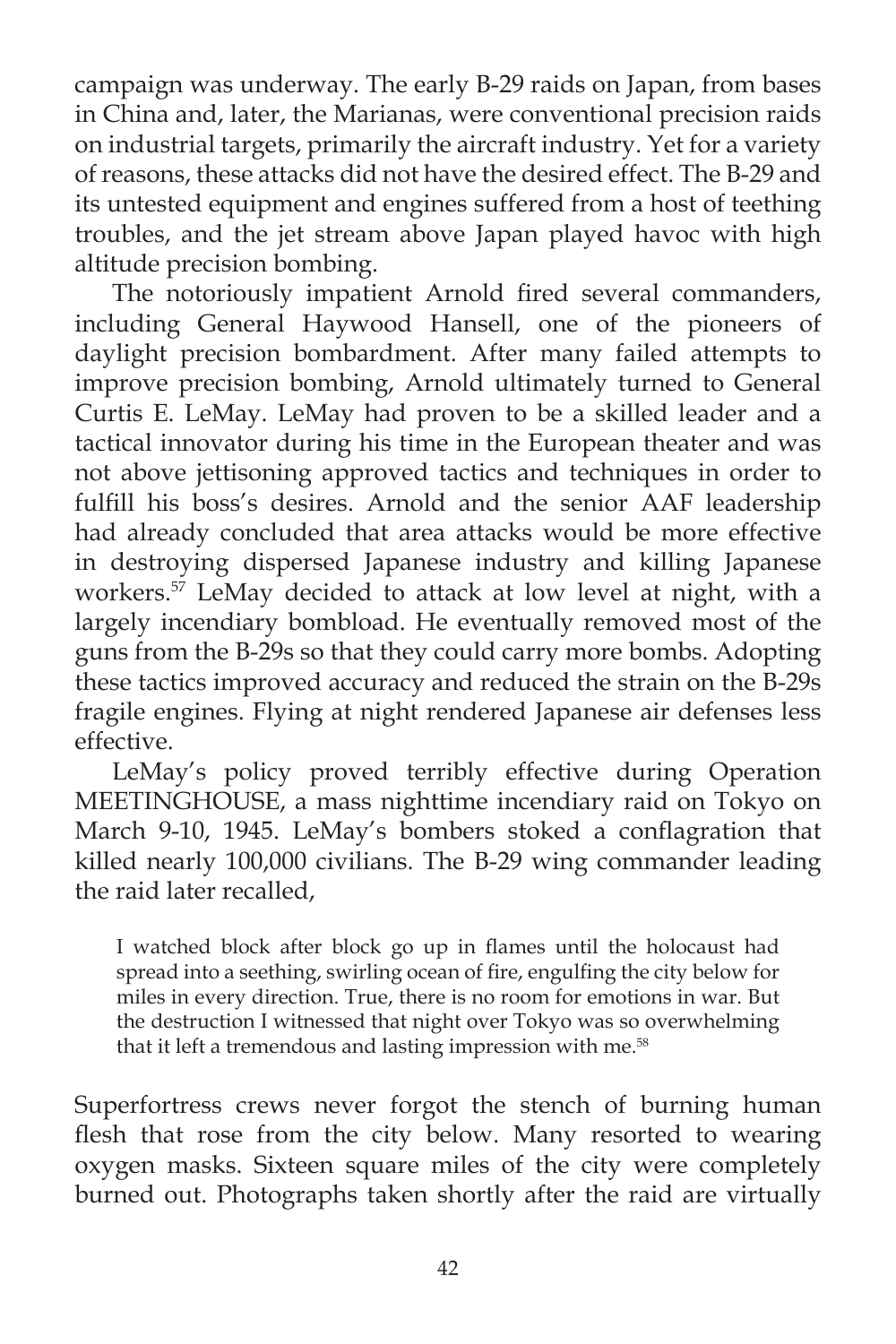indistinguishable from those taken at Hiroshima 5 months later. During the following months, the 20th Air Force marched methodically down its list of industrial targets in Japan, incinerating each in its turn. At the same time, B-29s augmented the submarine blockade by conducting an extensive aerial mining campaign in Japanese coastal waters, aptly code-named STARVATION.<sup>59</sup>

 While the main goal remained the destruction of Japanese industrial potential, area incendiary raids and the massive casualties among the civilian work force that accompanied them were viewed as the appropriate means to that end. A striking graphic contained in a 1945 report prepared by Arnold for the Secretary of War consisted of a map of Japan "showing the principal industrialized cities burned out by B-29 incendiary attacks. Figures indicate what part of the city was destroyed. For comparison, each city is paired with a U.S. city of approximately the same size."60 The map contained a grim litany of major cities reduced to ashes: Yokohama, 57.6 percent (Cleveland); Tokyo, 39.9 percent (New York); Kobe, 55.7 percent (Baltimore); Toyama, 95.6 percent (Chattanooga).

LeMay explained after the fact,

We were going after military targets. No point in slaughtering civilians for the mere sake of slaughter. Of course, there is a pretty thin veneer in Japan, but the veneer was there. It was their system of dispersal of industry. All you had to do was visit one of those targets after we'd roasted it, and see the ruins of a multitude of tiny houses, with a drill press sticking up through the wreckage of every home. The entire population got into the act and worked to make those airplanes or munitions of war . . . men, women, children. We knew we were going to kill a lot of women and kids when we burned the town. Had to be done.<sup>61</sup>

So confident were the AAF leaders that this was a war-winning strategy that they believed that when the target list was finally exhausted, Japan would collapse without an invasion. Indeed, Arnold was one of the few senior commanders to oppose dropping the atomic bombs, believing a Japanese collapse was imminent.<sup>62</sup> The postwar Strategic Bombing Survey concurred:

Based on a detailed investigation of al the facts, and supported by the testimony of surviving Japanese leaders, it is the Survey's opinion that certainly prior to 31 December 1945, and in all probability prior to 1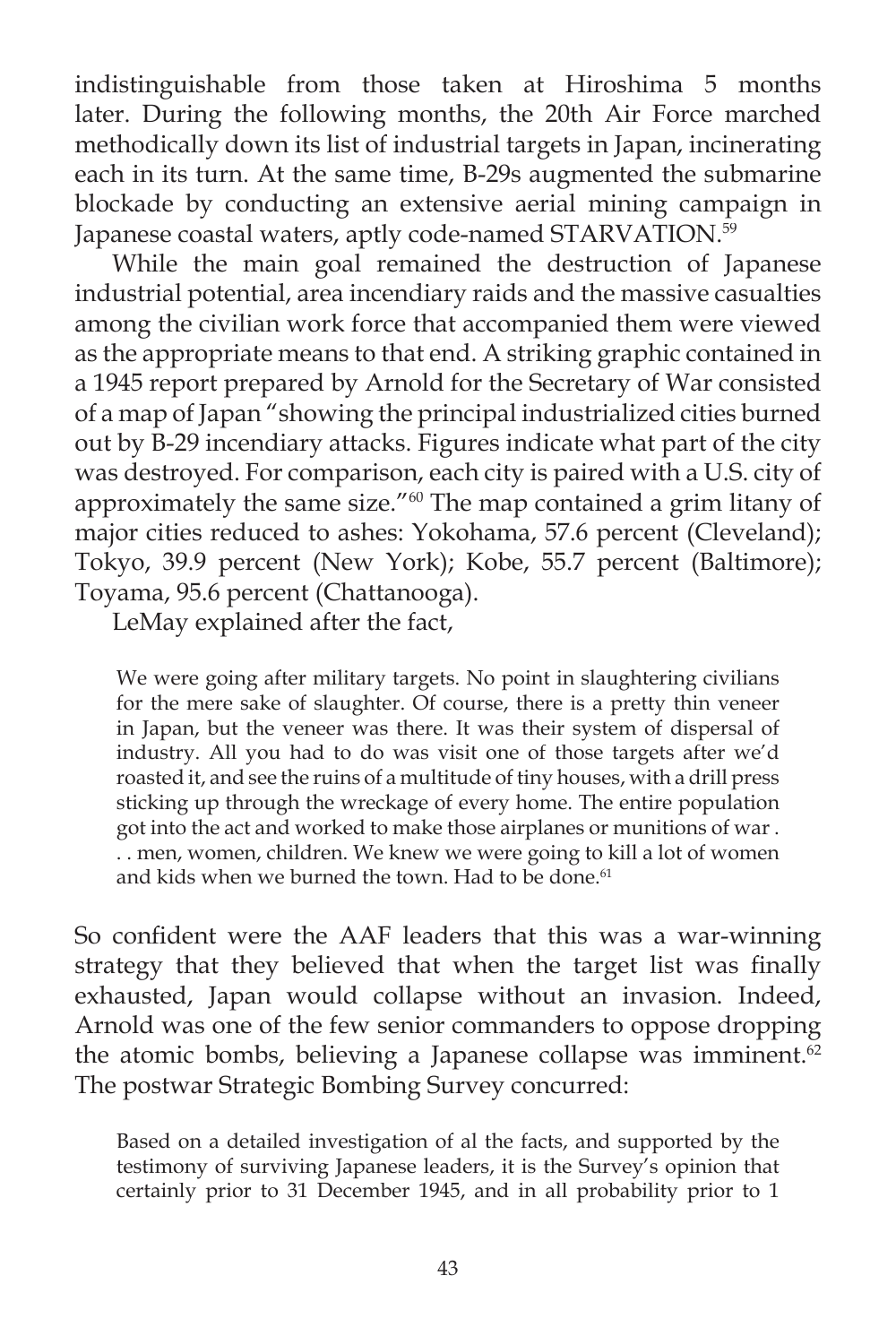November 1945, Japan would have surrendered even if the atomic bombs had not been dropped, even if Russia had not entered the war, and even if no invasion had been planned or contemplated.<sup>63</sup>

Debate continues regarding the impact of the firebombing of Japanese cities on Imperial Japan's surrender. In postwar testimony, former Premier Hideki Tojo downplayed the bombing campaign and instead cited the submarine blockade, the island-hopping campaign, and the operations of U.S. Navy carrier task forces as the key contributors to Japanese defeat.<sup>64</sup> Others have argued that the firebombing was an excessive and even racist policy carried out by a vengeful United States against a virtually defeated foe. Others point to the fanatical defense of Okinawa and the evidence of extensive Japanese preparations to meet the expected invasion of the home islands. One commentator noted that after Emperor Hirohito toured devastated Tokyo on March 18, 1945, "There is reason to believe that what the shaken, grim-faced monarch saw at firsthand intensified his determination to bring the war to an end as soon as possible."<sup>65</sup>

 Some things are clear. The Japanese government did surrender, no invasion was necessary, and Japanese industrial production had all but ceased by the summer of 1945. Strategic bombing of Japanese cities certainly contributed to all of these things. Yet so did the submarine campaign, the destruction of the Japanese fleet in sea and air battle, and the amphibious campaign that both destroyed Japanese military power and secured the bases from which to launch the air assault on the home islands. As was the case with Germany, the effect of city bombing could not be assessed in a vacuum because it had not taken place in one.

# **CONCLUSION**

 Any study of the "prehistory of MAD" must consider the postwar assessment of the bombing war. Did the targeting of cities, or of specific targets located in cities, hasten the collapse of Nazi Germany and Imperial Japan? The immediate investigations, most notably the massive United States Strategic Bombing Survey (USSBS), sought to interview captured enemy economic planners and military leaders, assess physical destruction, and determine the damage to enemy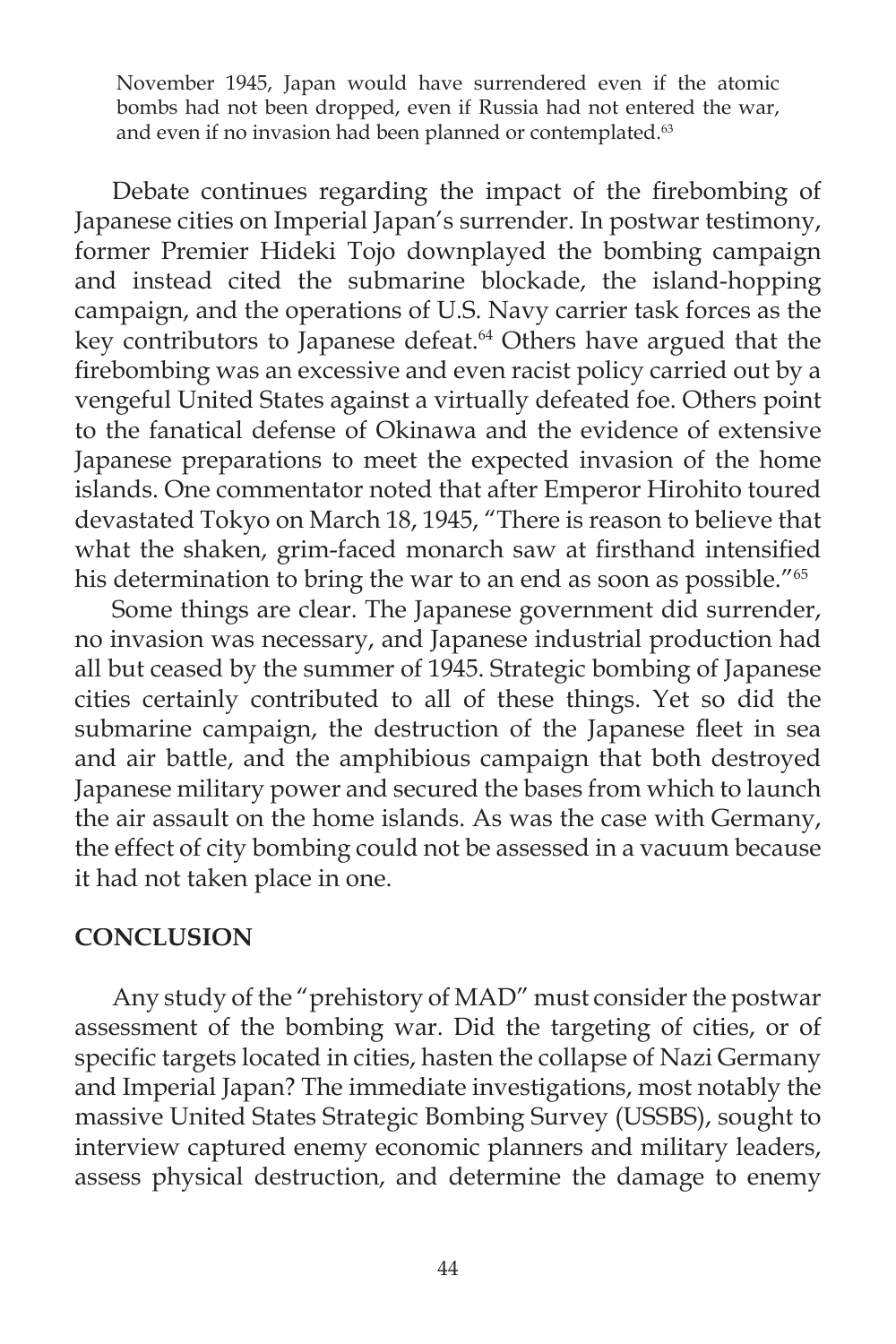industrial output, combat power, fighting spirit, and political will. The USSBS concluded that "[Allied air power] brought home to the German people the full impact of modern war with all its horror and suffering. Its imprint on the German nation will be lasting."<sup>66</sup> Yet the Survey was a complex document with many parts, some of which suggested that strategic bombing in general, and attacks on civilian morale in particular, were not as effective as hoped. Needless to say, the surveys only began a debate that has continued, sometimes bitterly, to this day. Generations of postwar historians and military analysts have weighed in. Although it would be idle to suggest that a consensus has emerged, I would like to suggest some lessons from the pre-1945 experience of city busting that definitely nourished "the roots of MAD."

 The U.S. Army Air Forces (soon to be the U.S. Air Force [USAF]) emerged from the World War II convinced in the efficacy of independent strategic air power. While the USAF's fixation on strategic attack has perhaps been exaggerated, there is little doubt that it was the primary concern of the newly independent service. As a result, the lessons of the World War II strategic air offensives loomed large. In the popular mind, a sharp distinction existed between USAAF "precision" bombing and RAF-style "area" bombing. The latter was seen as both morally inferior and militarily less effective than the former. Most airmen knew better than to accept this simplistic interpretation. While the targeting philosophy between RAF Bomber Command and the USAAF was different, the two air efforts could be very similar in practice. An RAF night raid in the fall of 1944, using the latest blind bombing aids, was sometimes capable of greater "precision" than a USAAF daylight raid in the bad weather conditions of central Europe during the same period. Yet even these de facto "area" attacks had devastating effects on the German war economy. As historian Alfred Mierzejewski has demonstrated, area attacks on the vital marshalling yards of the German National Railway (most of which were located in urban centers) were among the most effective of the entire war. <sup>67</sup> And the commanders of 20th Air Force in the Pacific clearly believed that their incendiary offensive had precipitated a Japanese surrender without a costly amphibious invasion. Even if the airmen conveniently ignored the strategic effects of other operations, they shared a general belief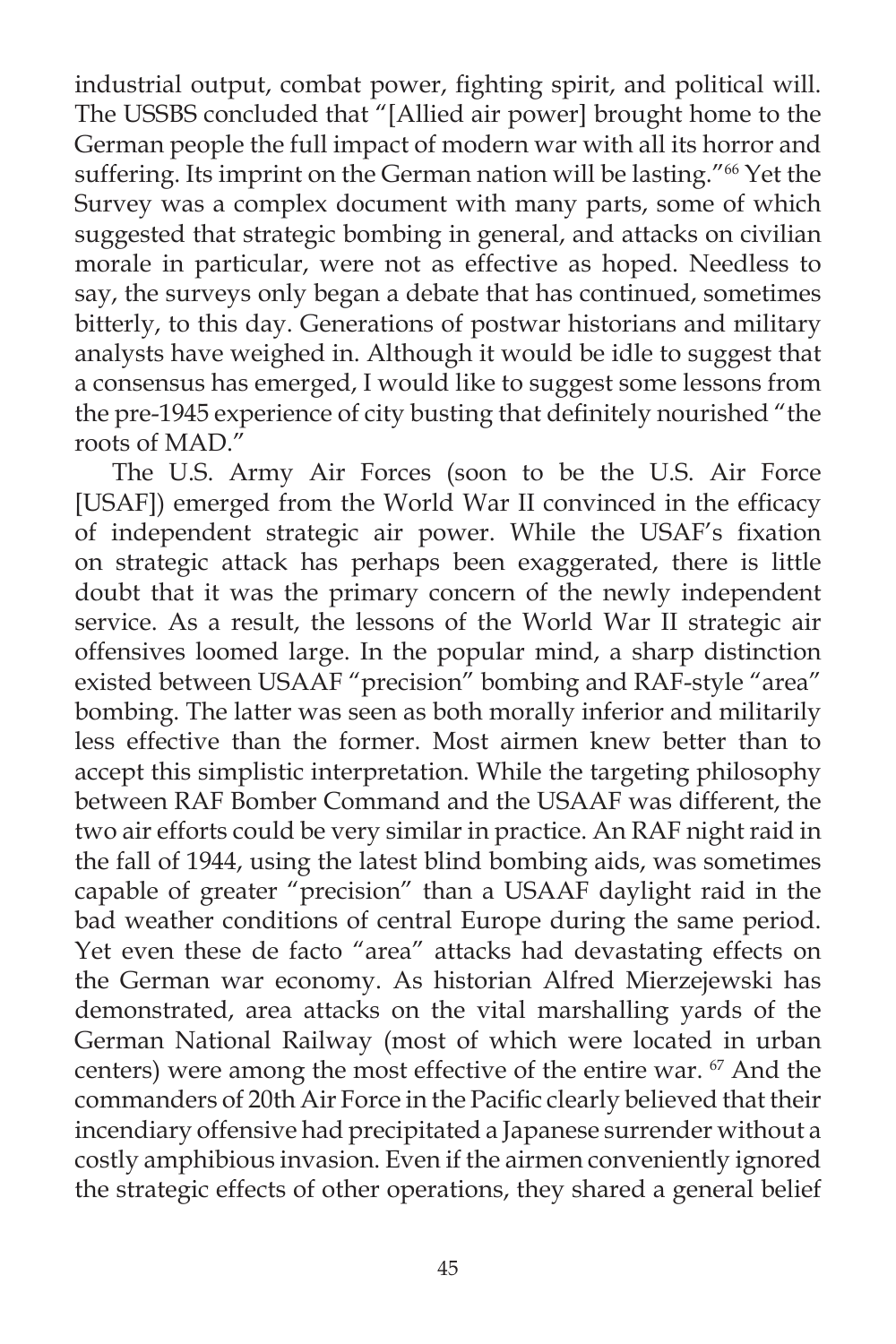in airpower's contribution to Allied victory in World War II. This belief was not unjustified.

 It is ironic that the development of nuclear and thermonuclear warheads, which almost by definition were area attack weapons, essentially negated the gains in precision bombing that were made during World War II. Although first-generation Strategic Air Command planners continued to identify specific industrial targets in the USSR like the ACTS planers of old, the gap between intent and practice had widened tremendously, far beyond what Trenchard or LeMay had to contend with.

 The challenge of the postwar period was to balance the perceived lessons of the late conflict, interservice rivalries, rapidly changing weapon and aviation technology, and the threat of an emerging cold war. The experience of the first half-century of powered flight contained the seeds of postwar "deterrence regimes" and the roots of MAD. The advent of nuclear weapons was seen initially as a quantitative, though not necessarily qualitative, change in the means of conducting aerial warfare. Many airmen saw no great difference between the great Tokyo fire raid of March 1945, the Dresden firestorm of February 1945, and Hiroshima/Nagasaki.

 Fear of city bombing was one of the most striking cultural developments of the modern age. Industrialized nations continued to develop vast bomber and missile fleets of increasing sophistication, and at enormous cost, with the intend to deter or, if necessary, defeat, peer adversaries. Inseparable from the existence of these fleets was the specter of civilian casualties on a massive scale. The tools were new. The underlying issues predated powered flight.

# **ENDNOTES - CHAPTER 1**

1. The literature on the development of strategic bombardment is vast. Among the most useful works include Tami Davis Biddle, *Rhetoric and Reality in Air Warfare: The Evolution of British and American Ideas about Strategic Bombing, 1914-1945*, Princeton: Princeton University Press, 2002; Lee Kennett, *A History of Strategic Bombing*, New York: Scribner's, 1982; R. Cargill Hall, ed., *Case Studies in Strategic Bombardment*, Washington, DC: Air Force History and Museum's Program, 1998; and John Buckley, *Air Power in the Age of Total War*, Bloomington: Indiana University Press, 1999.

2. Carl von Clausewitz, *On War*, Princeton: Princeton University Press, 1976, 1976, pp. 595-596.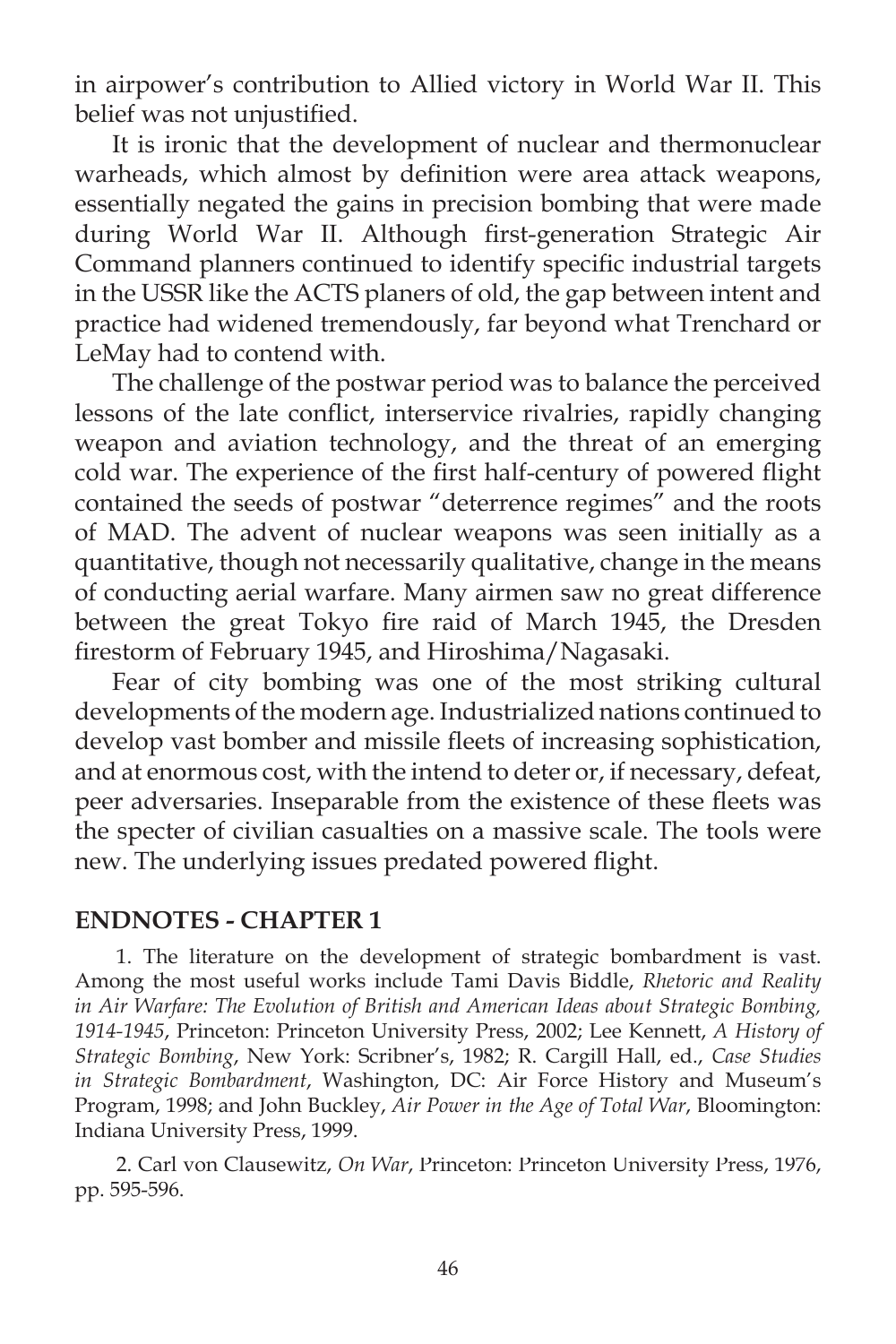3. Peter Fritzsche, *A Nation of Fliers: German Aviation and the Popular Imagination*, Cambridge: Harvard University Press, 1992, chapter 1.

4. Lee Kennett, *The First Air War, 1914-1918*, New York: Free Press, 1991, p. 57.

5. Raymond H. Fredette, *The Sky on Fire: The First Battle of Britain, 1917-1918*, Washington, DC: Smithsonian Institution Press, 1991, p. 56.

6. Francis K. Mason, *Battle over Britain,* Bourne End: Aston Publications Ltd, 1990, p. 18.

7. Kennett, *History of Strategic Bombing*, p. 25.

8. Robin Higham, *Air Power: A Concise History*, New York: St Martin's Press, 1972, p. 57.

9. Biddle, *Rhetoric and Reality in Air Warfare*, p. 46.

10. Thomas H. Greer, *The Development of Doctrine in the Army Air Arm, 1917-* 1941, Washington, DC: Office of Air Force History, 1985, p. 11.

11. Kennett, p. 67.

12. On Douhet, see Philip S. Meilinger, "Giulio Douhet and the Origins of Airpower Theory," in Philip S. Meilinger, ed., *The Paths of Heaven: The Evolution of Airpower Theory*, Maxwell AFB: Air University Press, 1997, pp. 1-40.

13. Giulio Douhet, *The Command of the Air*, Washington, DC: Office of Air Force History, 1983, p. 126.

14. *Ibid*., p. 58.

15. Bernard Brodie, *Strategy in the Missile Age*, Princeton: Princeton University Press, 1959, p. 106.

16. Tami Davis Biddle, "British and American Approaches to Strategic Bombing: Their Origin and Implementation in the World War II Combined Bomber Offensive," in John Gooch, ed., *Airpower: Theory and Practice,* London: Frank Cass, 1995, p. 92.

17. Philip S. Meilinger , "Trenchard, Slessor and Royal Air Force Doctrine before World War II," in Meilinger, *Paths of Heaven*, p. 52.

18. Hugh Trenchard, "The War Object of an Air Force, " in Gerard Chaliand, ed., *The Art of War in World History,* Berkeley: University of California Press, 1994, p. 909.

19. William Mitchell, *Skyways*, Philadelphia: Lippincott, 1930, p. 262.

20. R.J. Overy, "Air Power and the Origins of Deterrence Theory before 1939," *Journal of Strategic Studies*, Vol. 15, March 1992, pp. 73-101.

21. Edward L. Homze, *Arming the Luftwaffe: The Reich Air Ministry and the German Aircraft Industry, 1919-1939*, Lincoln: University of Nebraska Press, 1976, chapter 3.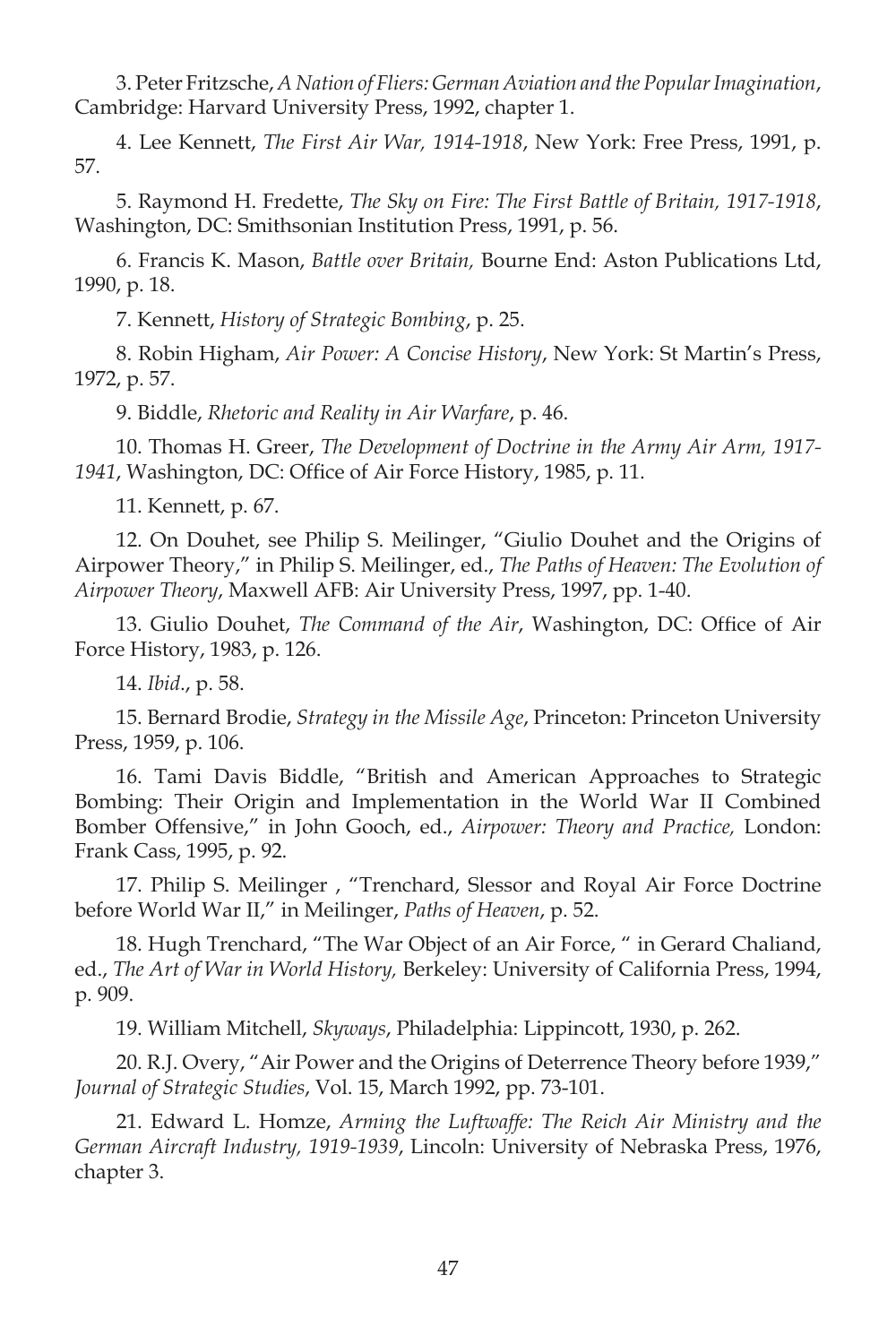22. Williamson Murray, *Luftwaffe*, Baltimore: Nautical and Aviation, 1985, pp. 19-20.

23. Peter R. Faber, "Interwar US Army Aviation and the Air Corps Tactical School: Incubators of American Airpower," in Meilinger, ed., *The Paths of Heaven*, pp. 183-238.

24. Barry Watts, *The Foundations of US Air Doctrine: The Problem of Friction in War*, Maxwell AFB, AL; Air University Press, 1984.

25. Haywood S. Hansell, *The Air Plan that Defeated Hitler*, Atlanta: Higgins-MacArthur, 1972, pp. 304-305.

26. Horst Boog, ed., *The Conduct of the Air War in the Second World War: An International Comparison,* New York: Berg, 1992, p. 282.

27. *Ibid*., p. 386.

28. Adolf Galland, *The First and the Last*, Mesa, AZ: Champlin Museum Press, 1986, p. 225.

29. Richard Muller, *The German Air War in Russia*, Baltimore: Nautical and Aviation, 1992, p. 234.

30. W.G. Sebald, *On the Natural History of Destruction*, New York: Random House, 2003, pp. 103-104.

31. Among the best general works on strategic bombing in World War II are Biddle, *Rhetoric and Reality in Air Warfare*; R. J. Overy, *The Air War, 1939-1945*, New York: Stein & Day, 1981; Alan J. Levine, *The Strategic Bombing of Germany, 1940- 1945*, New York: Praeger, 1992.

32. The literature on RAF Bomber Command's offensive is considerable. The best starting point remains the Official History, Charles Webster and Noble Frankland, *The Strategic Air Offensive against Germany, 1939-1945*, London: HMSO, 1961. An excellent new short history is Mark Connelly, *Reaching for the Stars: A New History of Bomber Command in World War II,* London: I. B. Tauris, 2001. Max Hastings, *Bomber Command*, New York: The Dial Press/James Wade, 1979, is very critical of the campaign, while Denis Richards, *The Hardest Victory: RAF Bomber Command in the Second World War* , New York: Norton, 1995, is much more generous.

33. Alfred Price, *Battle over the Reich*, New York: Scribner's, 1973, p. 11.

34. Connelly, *Reaching for the Stars*, p. 39.

35. Hastings, *Bomber Command*, pp. 108-110.

36. Sir Arthur T. Harris, *Despatch on War Operations: 23rd February 1942 to 8th May 1945*, London: Frank Cass, 1995, p. 7.

37. Price, p. 61.

38. David Irving, *The Rise and Fall of the Luftwaffe*, Boston: Little, Brown, 1973, p. 234.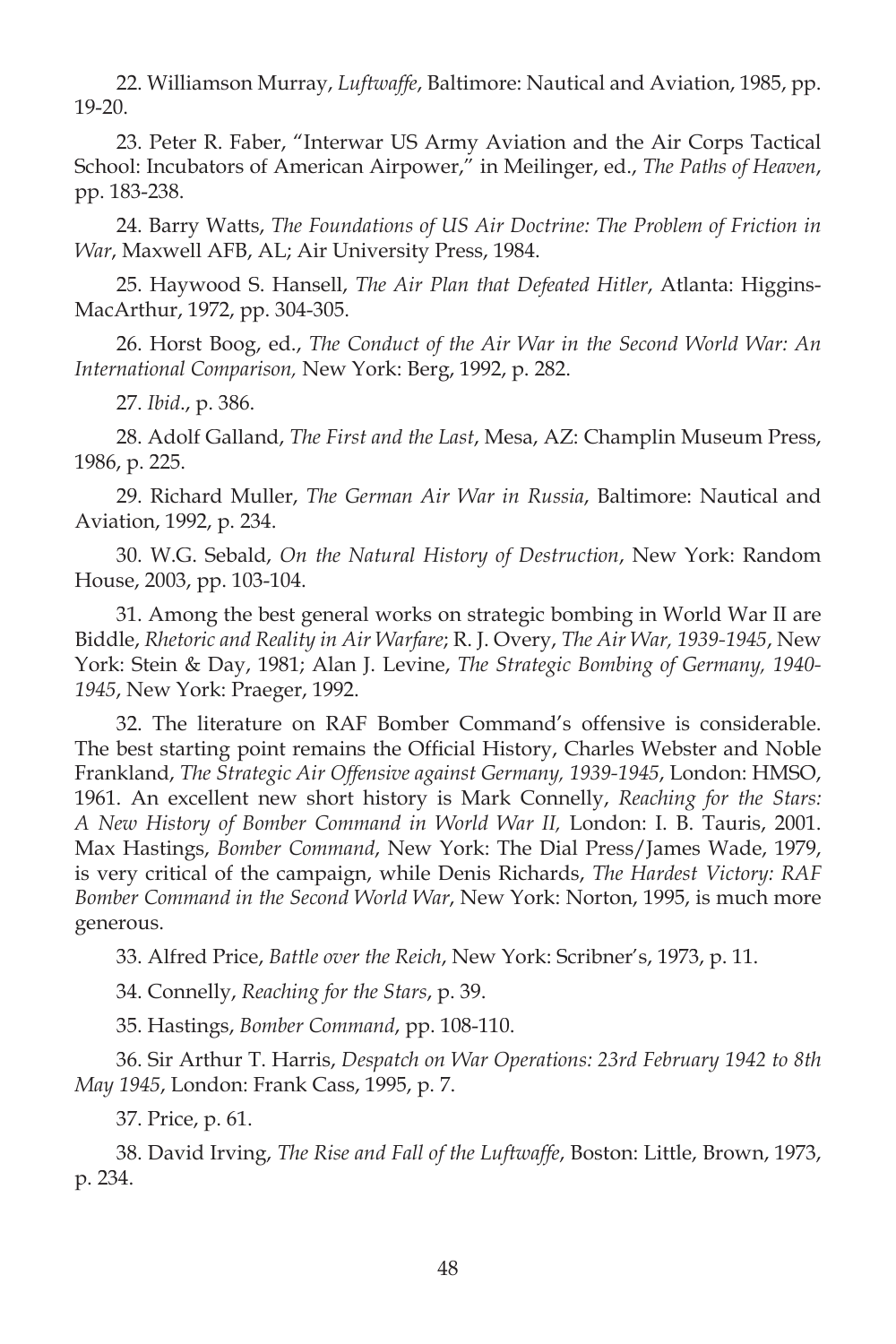39. Albert Speer, *Inside the Third Reich: Memoirs*, New York: Macmillan, 1970, p. 284.

40. Connelly, *Reaching for the Stars*, p. 115.

41. Biddle, *Rhetoric and Reality*, p. 254.

42. Frankland, *Bomber Offensive: The Devastation of Europe*, New York: Ballantine, 1970.

43. Hastings, *Bomber Command*, p. 176.

44. *Ibid*., p. 352.

45. A thoughtful defense of the bomber offensive is Richard Overy, *Why the Allies Won*, New York: Norton, 1995, chapter 4.

46. Williamson Murray, "Reflections on the Combined Bomber Offensive," *Militärgeschichtliche Mitteilungen*, Vol. 51, 1992, p. 90.

47. On the USAAF's strategic bombing effort against Germany, see Hansell, Air Plan that Defeated Hitler, note 25; Stephen L. MacFarland and Wesley P. Newton, *To Command the Sky: The Battle for Air Superiority over Germany, 1942- 1944*, Washington, DC: Smithsonian, 1991; Ronald Schaffer, *Wings of Judgment: American Bombing in World War II* , Oxford: Oxford University Press, 1985, which which argues that the U.S. bombing effort was qualitatively little different from the RAF's area assault on German urban areas, while Conrad Crane, *Bombs, Cities and Civilians*, Lawrence: University Press of Kansas, 1993, argues that American airmen adhered to the ideal of precision attacks against industrial targets. Kenneth P. Werrell, *Blankets of Fire: US Bombers over Japan during World War II*, Washington, DC: Smithsonian Institution Press, 1996, provides excellent background on the USAAF's bombing of Japan.

48. Stephen L. McFarland and Wesley P. Newton, "The American Strategic Air Offensive against Germany in World War II," in Hall, ed., *Case Studies in Strategic Bombardment*, pp. 216-218.

49. Buckley, *Air Power in the Age of Total War*, p. 164.

50. Biddle, *Rhetoric and Reality*, p. 239.

51. McFarland and Newton, "American Strategic Air Offensive," pp. 230- 232.

52. Crane, *Bombs, Cities and Civilians*, p. 111.

53. *Ibid*., p. 160.

54. Biddle, *Rhetoric and Reality*, p. 240.

55. Alvin Coox, "Strategic Bombing in the Pacific, 1942-1945," in Hall, ed., *Case Studies in Strategic Bombardment*, p. 266.

56. Thomas R. Searle, "'It Made a Lot of Sense to Kill Skilled Workers': The Firebombing of Tokyo in March 1945," *Journal of Military History*, Vol. 66, January 2002, pp. 115-116.